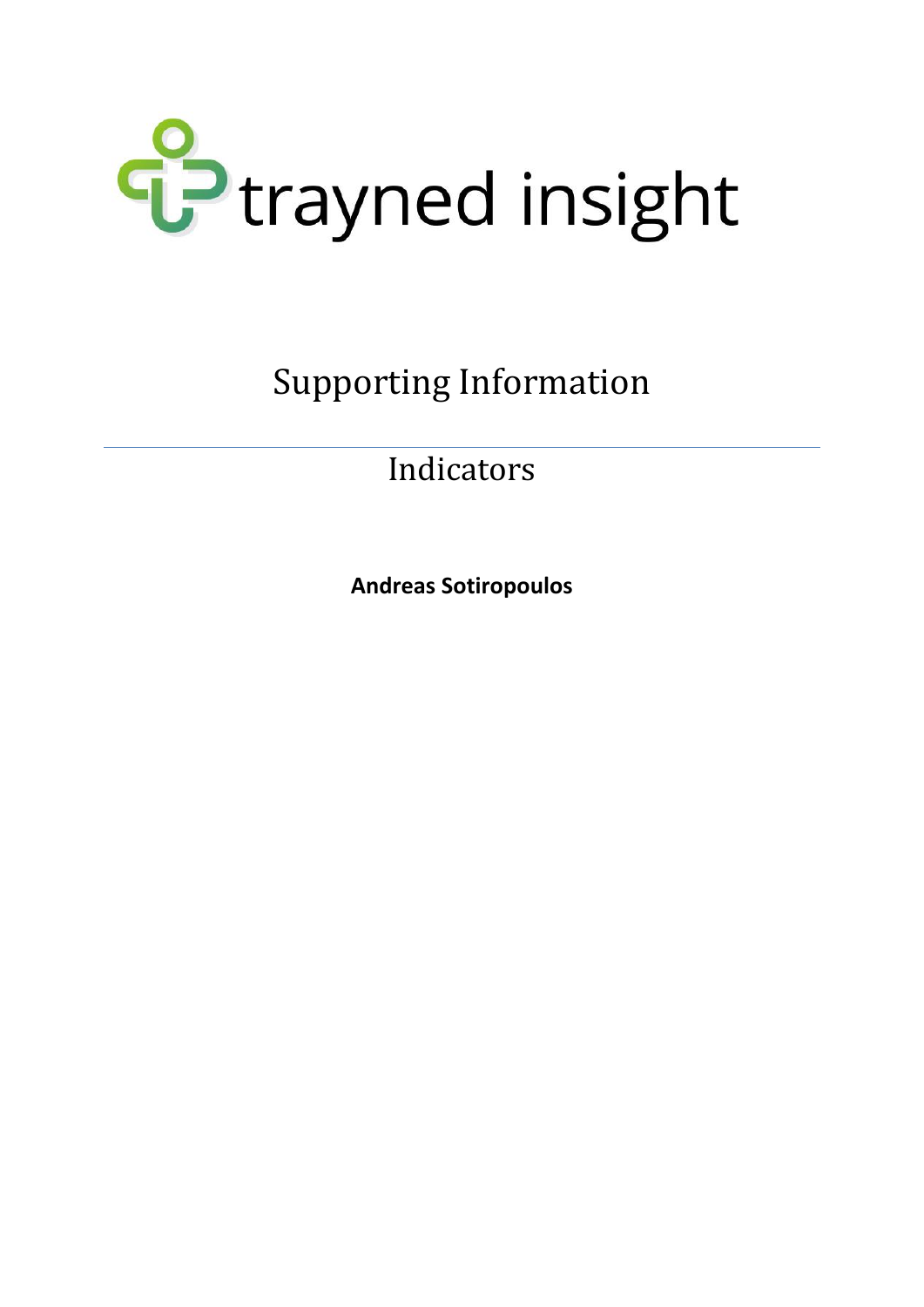# **Contents**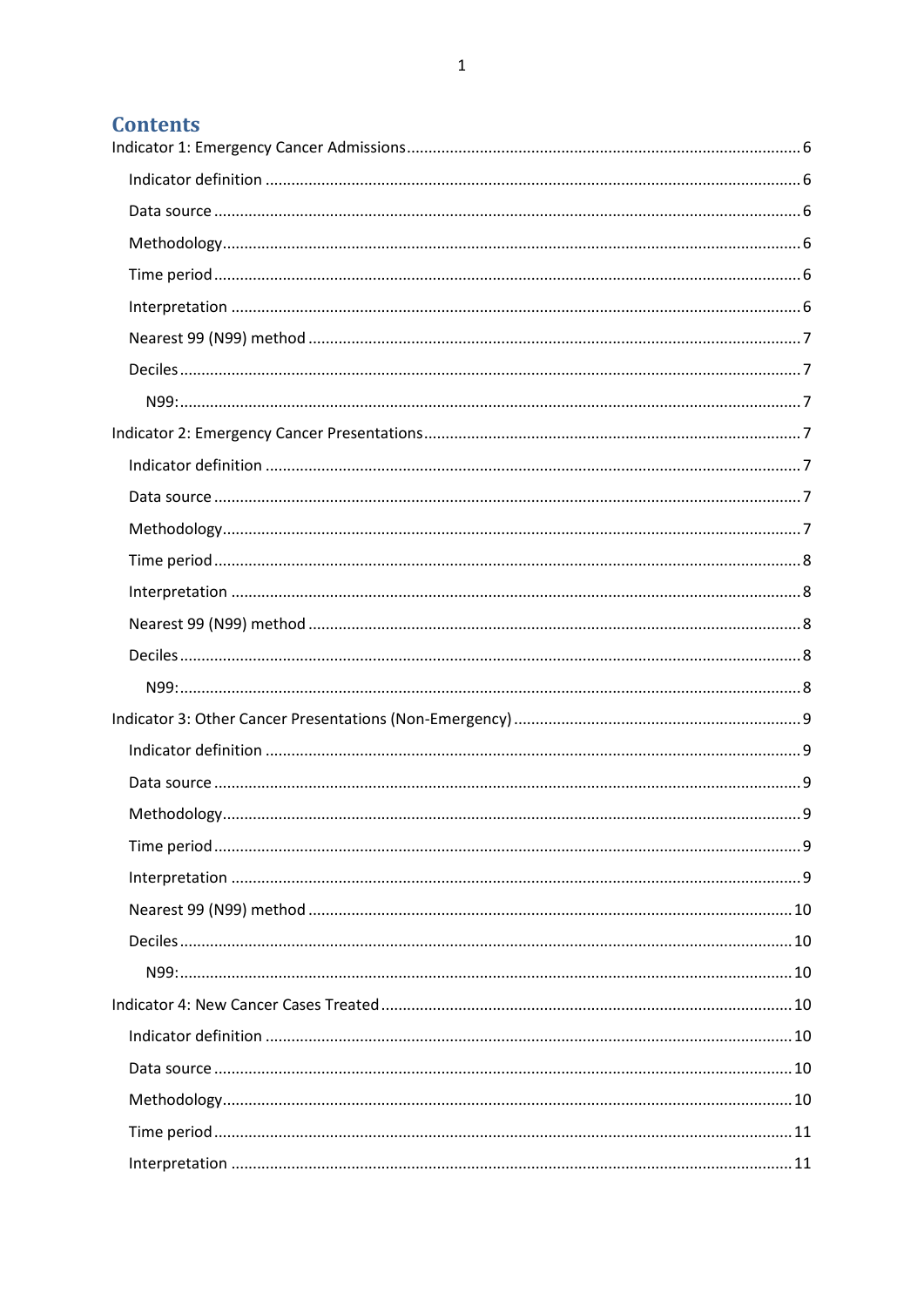| Indicator 8: Percentage of Mental Health Female Patients who had Cervical Screening Test  15 |  |
|----------------------------------------------------------------------------------------------|--|
|                                                                                              |  |
|                                                                                              |  |
|                                                                                              |  |
|                                                                                              |  |
|                                                                                              |  |
|                                                                                              |  |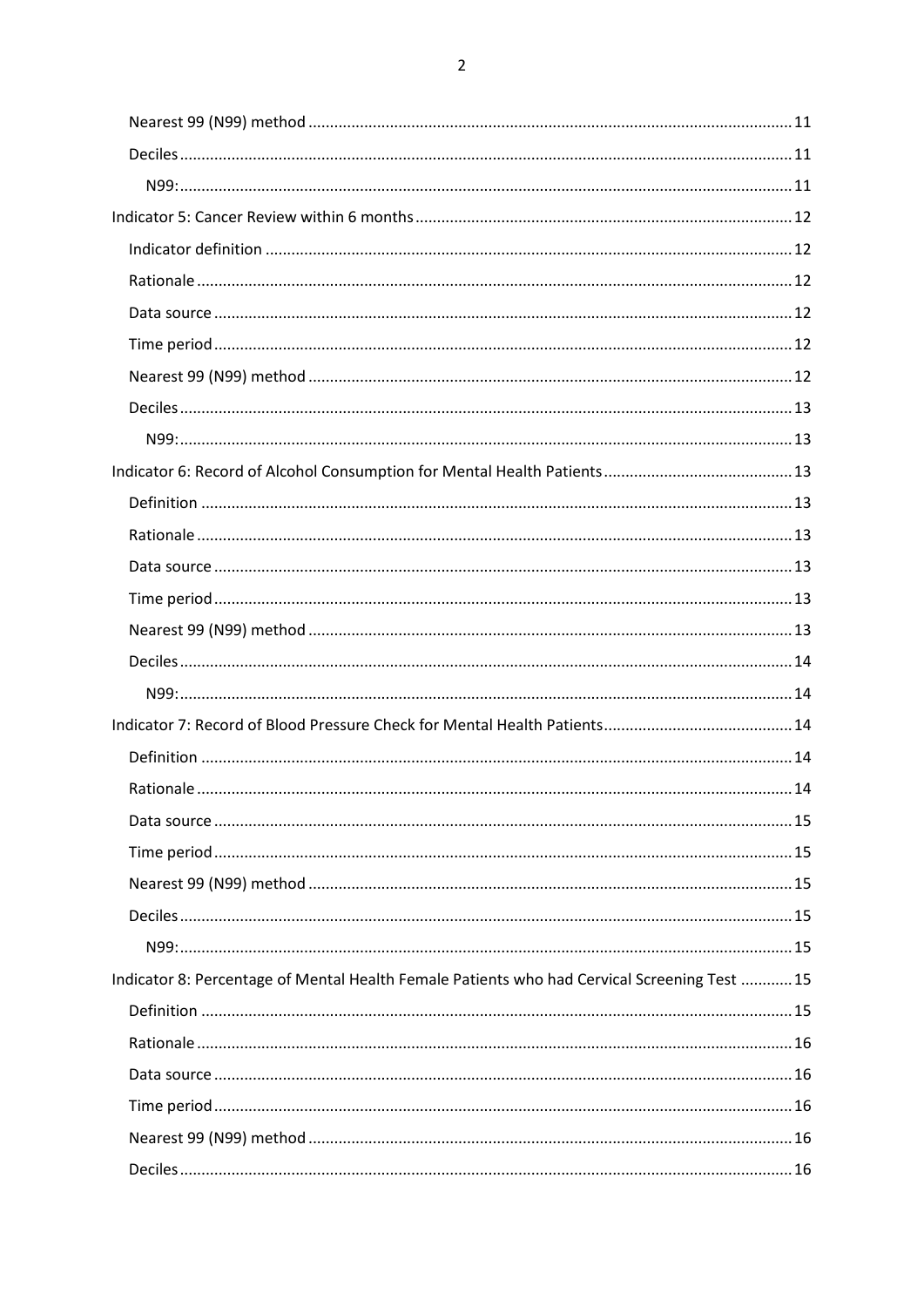| Indicator 9: Newly Diagnosed Patients with Depression who had a Review  17 |  |
|----------------------------------------------------------------------------|--|
|                                                                            |  |
|                                                                            |  |
|                                                                            |  |
|                                                                            |  |
|                                                                            |  |
|                                                                            |  |
|                                                                            |  |
|                                                                            |  |
|                                                                            |  |
|                                                                            |  |
|                                                                            |  |
|                                                                            |  |
|                                                                            |  |
|                                                                            |  |
|                                                                            |  |
|                                                                            |  |
|                                                                            |  |
|                                                                            |  |
|                                                                            |  |
|                                                                            |  |
|                                                                            |  |
|                                                                            |  |
|                                                                            |  |
|                                                                            |  |
|                                                                            |  |
|                                                                            |  |
|                                                                            |  |
|                                                                            |  |
|                                                                            |  |
|                                                                            |  |
|                                                                            |  |
|                                                                            |  |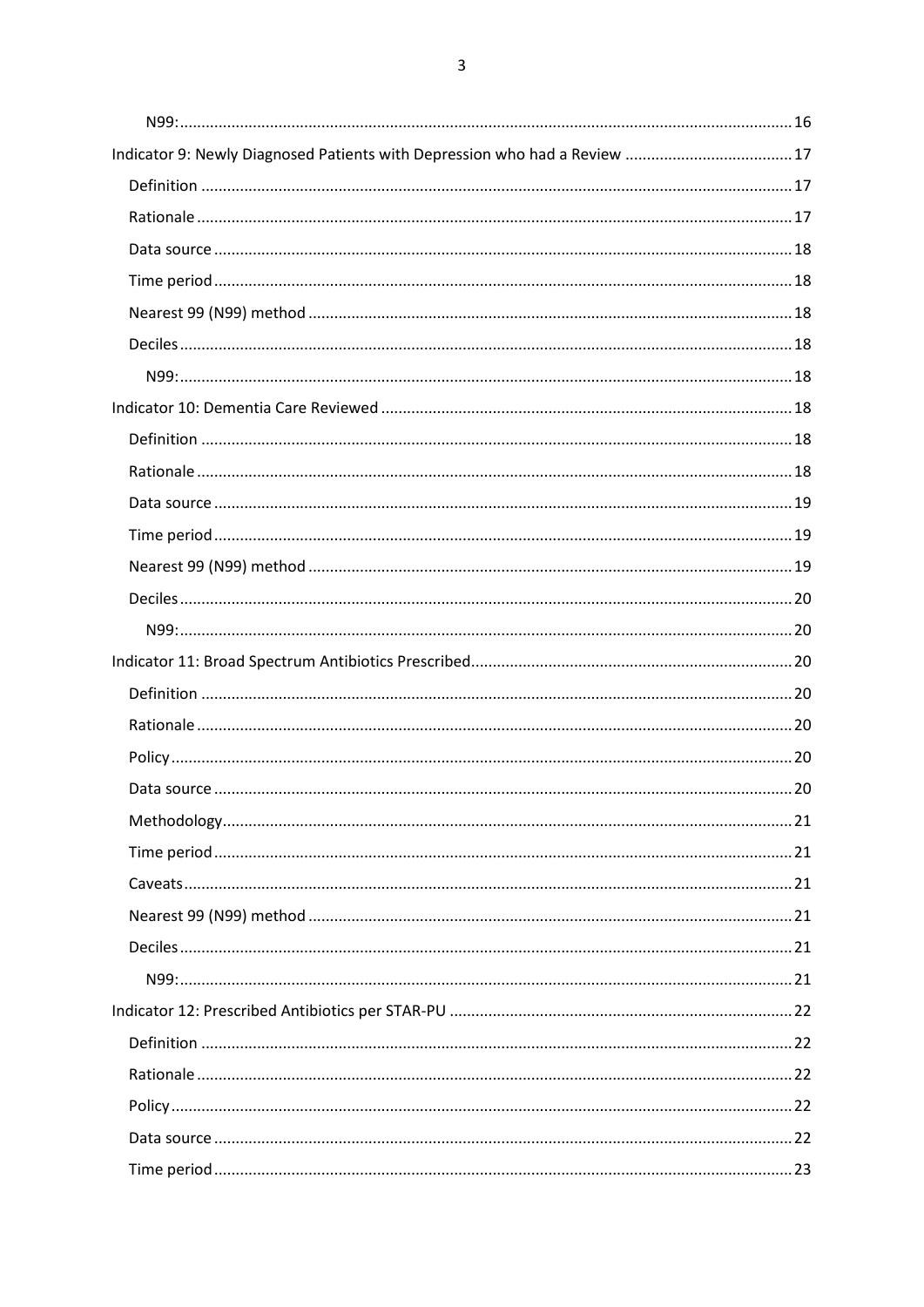| Indicator 16: Emergency Admissions for 19 Ambulatory Care Sensitive Conditions  27 |  |
|------------------------------------------------------------------------------------|--|
|                                                                                    |  |
|                                                                                    |  |
|                                                                                    |  |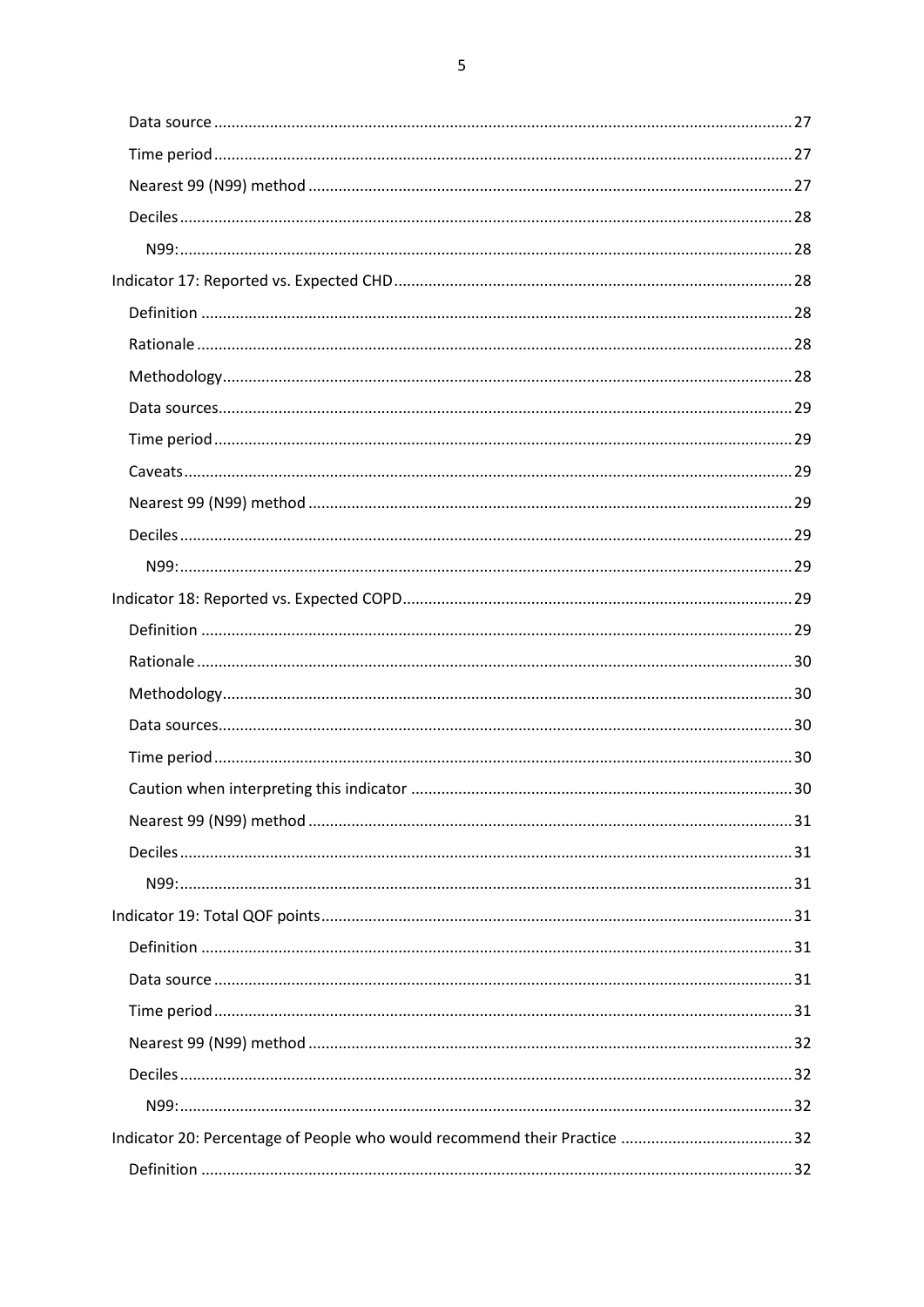# <span id="page-6-0"></span>**Indicator 1: Emergency Cancer Admissions**

# <span id="page-6-1"></span>**Indicator definition**

The crude rate per 100,000 persons of all emergency admissions with an invasive, in-situ, uncertain or unknown behaviour, or benign brain cancer (ICD-10 C00-C97, D00-D09, D33, and D37-48) present in any of the first three diagnostic fields (HES inpatient database) per patients on the practice register.

# <span id="page-6-2"></span>**Data source**

Public Health England: National General Practice Profiles [\(https://fingertips.phe.org.uk/profile/general-practice\)](https://fingertips.phe.org.uk/profile/general-practice).

# <span id="page-6-3"></span>**Methodology**

The number of inpatient or day-case emergency admission multiplied by 100,000 divided by the number of persons in the practice list, expressed as a rate per 100,000 persons. All emergency admissions with an invasive, in-situ, uncertain or unknown behaviour, or benign brain cancer (ICD-10 C00-C97, D00-D09, D33, and D37-48) present in any of the first three diagnostic fields were extracted from the inpatient HES database.

# <span id="page-6-4"></span>**Time period**

Financial year 2014/2015.

### <span id="page-6-5"></span>**Interpretation**

The number and crude rate per 100,000 persons of emergency in-patient or day-case admissions, sourced from HES data, with a diagnosis that includes cancer. These may occur at any stage of the cancer pathway and will include persons diagnosed with cancer in prior years. This indicator may be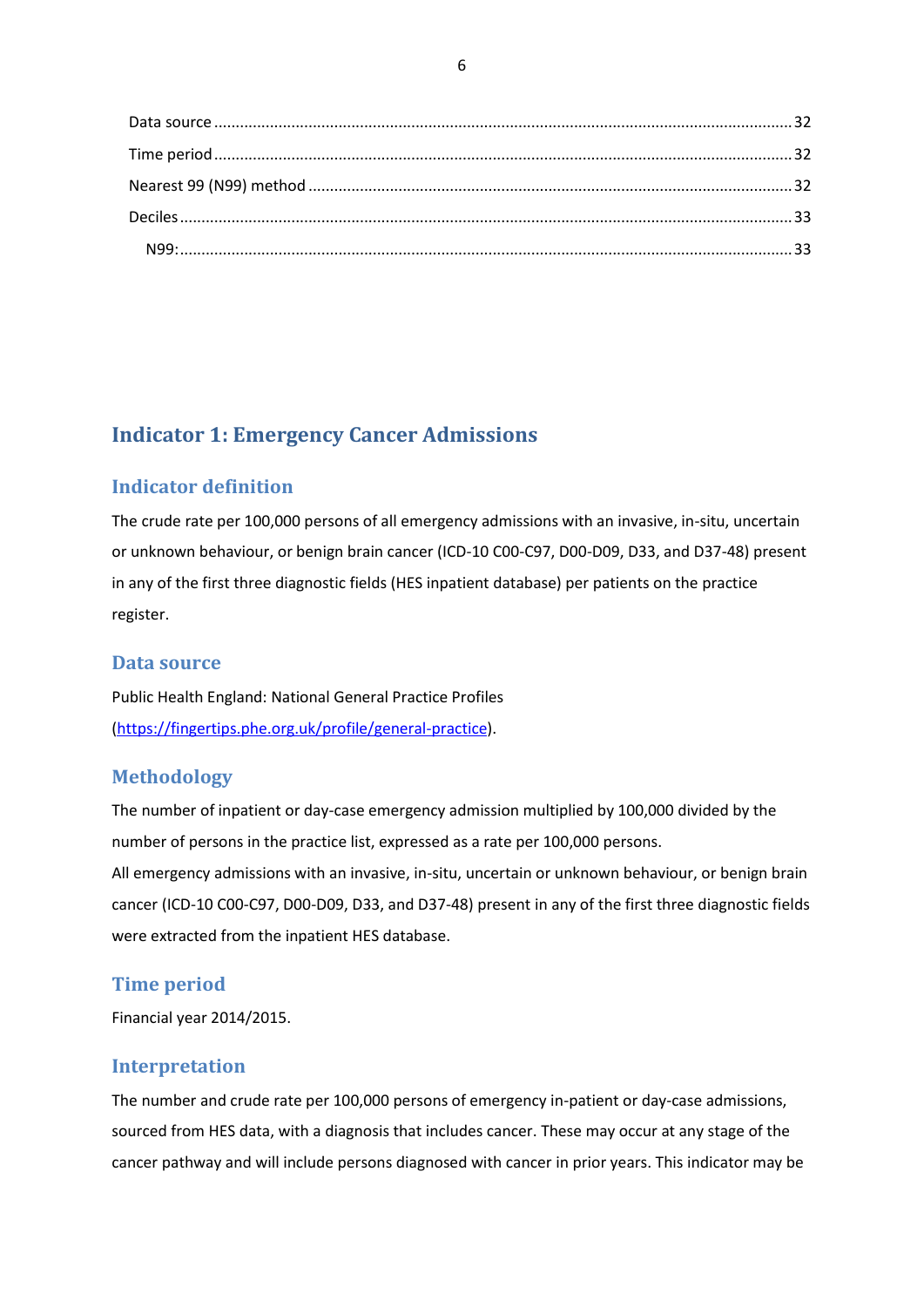expected to be higher in practices with an unusually high fraction of persons of 65+ years of age, due to the higher incidence of cancer at these ages.

### <span id="page-7-0"></span>**Nearest 99 (N99) method**

The 99 most similar practices were identified in terms of cancer prevalence, Index of Multiple Deprivation (IMD), Income Deprivation Affecting Children Index (IDACI), Income Deprivation Affecting Older People Index (IDAOPI), practice size, gender, age, patients' knowledge about the out of hours GP services, rates of long lasting health conditions, unemployment levels, life expectancy, rates of nursing home patients and smoking prevalence. The weighted features by importance (the amount of **Emergency Cancer Admissions** variance that each of the above factors explains) were taken into account when the distances between GP practices were computed and the nearest 99 practices were identified.

*Further technical description is available upon request.*

### <span id="page-7-1"></span>**Deciles**

<span id="page-7-2"></span>**N99:** "Emergency Cancer Admissions" deciles were calculated by ranking the GP practices from highest to lowest values and dividing them into 10 equal groups. GP practices in decile 1 fall within the highest 10% "Emergency Cancer Admissions" of GP practices within their nearest 99 group of practices, and GP practices in decile 10 fall within the lowest 10% "Emergency Cancer Admissions" of GP practices within their nearest 99 group of practices.

# <span id="page-7-3"></span>**Indicator 2: Emergency Cancer Presentations**

### <span id="page-7-4"></span>**Indicator definition**

The crude rate of persons diagnosed with cancer via an emergency route divided by the number of persons in the practice list, expressed as a rate per 100,000 persons.

### <span id="page-7-5"></span>**Data source**

Data source Public Health England: National General Practice Profiles [\(https://fingertips.phe.org.uk/profile/general-practice\)](https://fingertips.phe.org.uk/profile/general-practice).

### <span id="page-7-6"></span>**Methodology**

Each person with an inpatient HES record containing a cancer diagnostic code (ICD-10 C00- C97 excluding C44) in one of the first three diagnostic fields is identified. This cohort is de-duplicated by matching to previous years' HES records and cancer registration records. Any duplicates are

7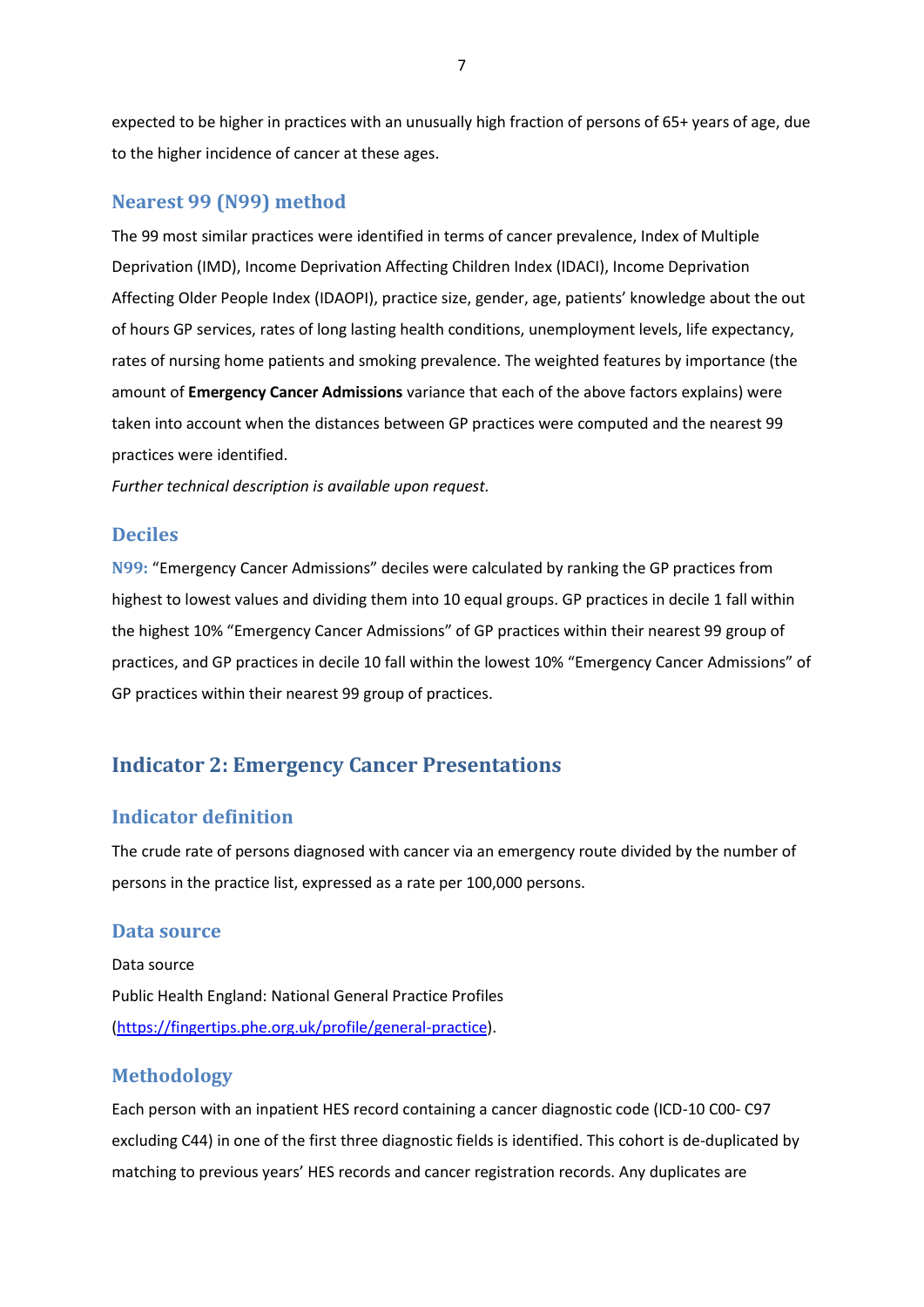removed and the remaining patients can be considered an estimate of the members of the cohort of patients diagnosed with a new cancer in the period of interest. The numbers by practice are counted by allocating the patients to a practice according the practice as recorded by inpatient HES. The emergency status of the diagnostic episode is taken from the ADMETH field.

### <span id="page-8-0"></span>**Time period**

Financial year 2014/2015.

#### <span id="page-8-1"></span>**Interpretation**

Emergency presentation is linked to lower short term survival in newly diagnosed patients. However it is strongly affected by case-mix: more emergency presentations can be expected in older practice populations and the mix of tumour types is also highly significant (for example, lung cancers have a higher fraction of emergency presentations while breast cancers have a low fraction of emergency presentations). More emergency presentations can therefore be expected in practices with an older or more deprived population.

This indicator is based on smaller numbers than many other indicators in the profiles. As such the random-chance variation is higher and the indicator should be interpreted with caution. Examination of the variation of this indicator over time is encouraged.

### <span id="page-8-2"></span>**Nearest 99 (N99) method**

The 99 most similar practices were identified in terms of cancer prevalence, Index of Multiple Deprivation (IMD), Income Deprivation Affecting Children Index (IDACI), Income Deprivation Affecting Older People Index (IDAOPI), practice size, gender, age, patients' knowledge about the out of hours GP services, rates of long lasting health conditions, unemployment levels, life expectancy, rates of nursing homes patients and smoking prevalence. The weighted features by importance (the amount of "**Emergency Cancer Presentations"** variance that each of the above factors explains) were taken into account when the distances between GP practices were computed and the nearest 99 practices were identified.

*Further technical description is available upon request.*

### <span id="page-8-3"></span>**Deciles**

<span id="page-8-4"></span>**N99:** "Emergency Cancer Presentations" deciles were calculated by ranking the GP practices from highest to lowest values and dividing them into 10 equal groups. GP practices in decile 1 fall within the highest 10% "Emergency Cancer Presentations" of GP practices within their nearest 99 group of practices, and GP practices in decile 10 fall within the lowest 10% "Emergency Cancer Presentations" of GP practices within their nearest 99 group of practices.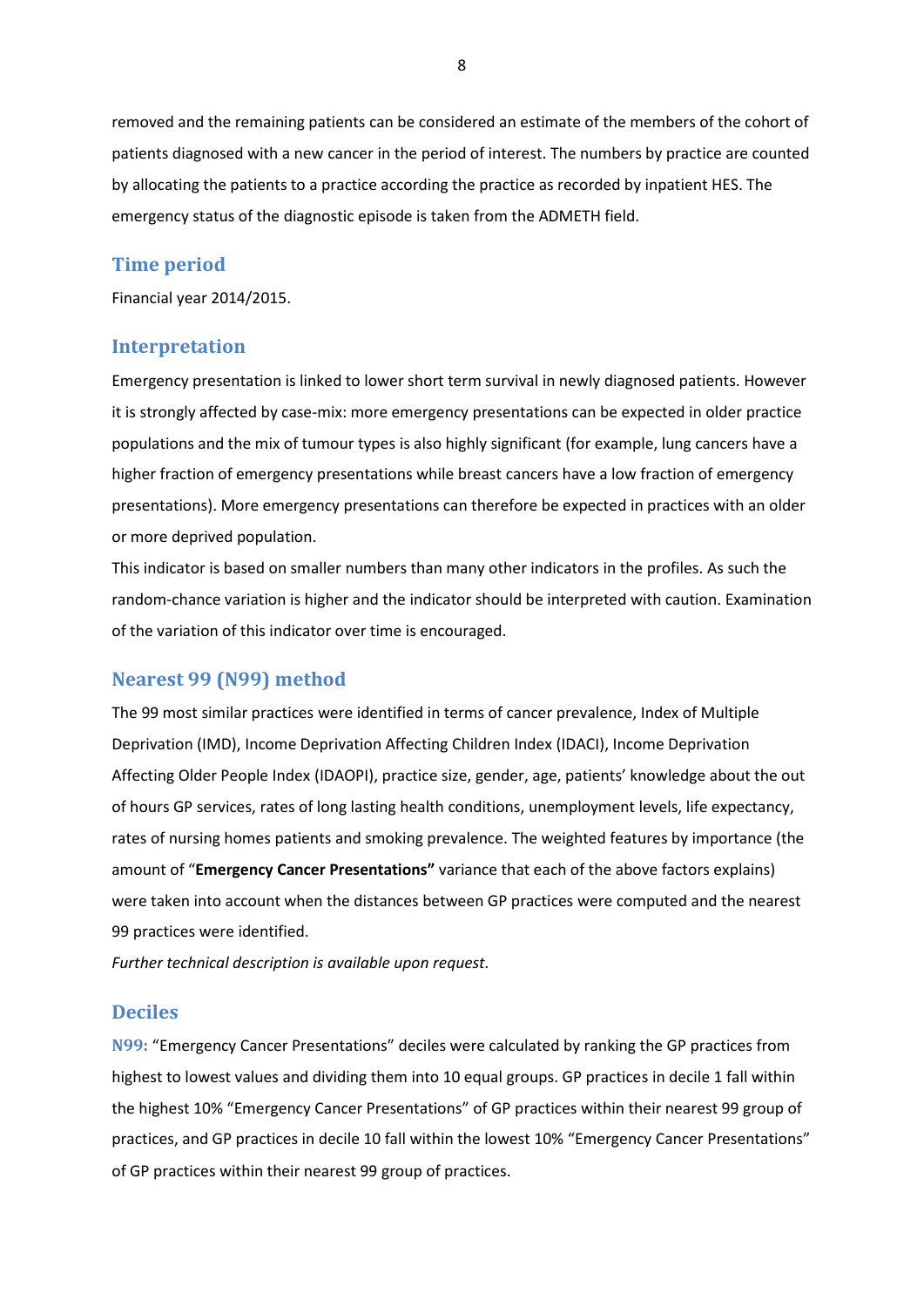# <span id="page-9-0"></span>**Indicator 3: Other Cancer Presentations (Non-Emergency)**

### <span id="page-9-1"></span>**Indicator definition**

The crude rate of persons diagnosed with cancer via a non-emergency route divided by the number of persons in the practice list, expressed as a rate per 100,000 persons.

### <span id="page-9-2"></span>**Data source**

Public Health England: National General Practice Profiles [\(https://fingertips.phe.org.uk/profile/general-practice\)](https://fingertips.phe.org.uk/profile/general-practice).

## <span id="page-9-3"></span>**Methodology**

Each person with an inpatient HES record containing a cancer diagnostic code (ICD-10 C00-C97 excl. C44) in one of the first three diagnostic fields is identified. This cohort is de-duplicated by matching to previous years' HES records and cancer registration records. Any duplicates are removed and the remaining patients can be considered an estimate of the members of the cohort of patients diagnosed with a new cancer in the period of interest. The numbers by practice are counted by allocating the patients to a practice according the practice as recorded by inpatient HES. The emergency status of the diagnostic episode is taken from the ADMINMETH field.

### <span id="page-9-4"></span>**Time period**

Financial year 2014/2015.

### <span id="page-9-5"></span>**Interpretation**

Emergency presentation is linked to lower short term survival in newly diagnosed patients. However it is strongly affected by case-mix: more emergency presentations can be expected in older practice populations and the mix of tumour types is also highly significant (for example, lung cancers have a higher fraction of emergency presentations while breast cancers have a low fraction of emergency presentations). More non-emergency presentations can therefore be expected in practices with less deprived populations.

This indicator is based on smaller numbers than many other indicators in the profiles. As such the random-chance variation is higher and the indicator should be interpreted with caution. Examination of the variation of this indicator over time is encouraged.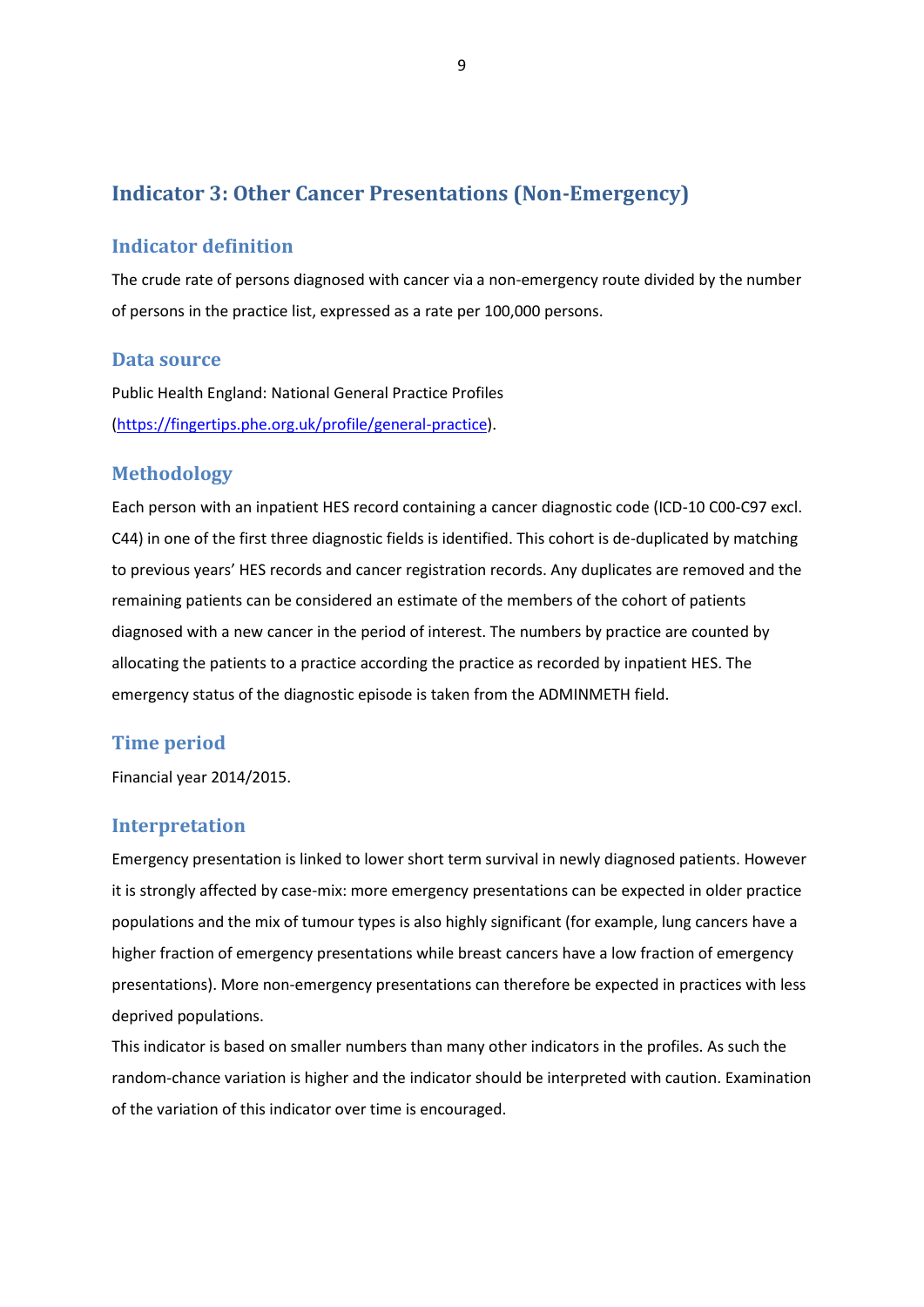### <span id="page-10-0"></span>**Nearest 99 (N99) method**

The 99 most similar practices were identified in terms of cancer prevalence, Index of Multiple Deprivation (IMD), Income Deprivation Affecting Children Index (IDACI), Income Deprivation Affecting Older People Index (IDAOPI), practice size, gender, age, patients' knowledge about the out of hours GP services, rates of long lasting health conditions, unemployment levels, life expectancy, rates of nursing homes patients and smoking prevalence. The weighted features by importance (the amount of "**Other Cancer Presentations (Non-Emergency)"** variance that each of the above factors explains) were taken into account when the distances between GP practices and the nearest 99 practices were identified.

*Further technical description is available upon request.*

### <span id="page-10-1"></span>**Deciles**

<span id="page-10-2"></span>**N99:** "Other Cancer Presentations (Non-Emergency)" deciles were calculated by ranking the GP practices from lowest to highest values and dividing them into 10 equal groups. GP practices in decile 1 fall within the lowest 10% "Other Cancer Presentations (Non-Emergency)" of GP practices within their nearest 99 group of practices, and GP practices in decile 10 fall within the highest 10% "Other Cancer Presentations (Non-Emergency)" of GP practices within their nearest 99 group of practices.

# <span id="page-10-3"></span>**Indicator 4: New Cancer Cases Treated**

### <span id="page-10-4"></span>**Indicator definition**

The proportion of new cancer cases treated who were referred through the Two Week Wait referral route. This is calculated as the number of new cancer cases treated in the year who were referred through the Two Week Wait referral route divided by the total number of patients registered at the practice who have a date of first treatment in the financial year on the Cancer Waiting Times system.

### <span id="page-10-5"></span>**Data source**

Public Health England: National General Practice Profiles [\(https://fingertips.phe.org.uk/profile/general-practice\)](https://fingertips.phe.org.uk/profile/general-practice).

### <span id="page-10-6"></span>**Methodology**

Patient level Cancer Waiting Times (CWT) data (including patient identifiers) were downloaded from the NHS England Cancer Waiting Times Database. Each patient was traced to a GP Practice using the Open Exeter Batch Tracing Service. New cancer cases treated were identified as those with a first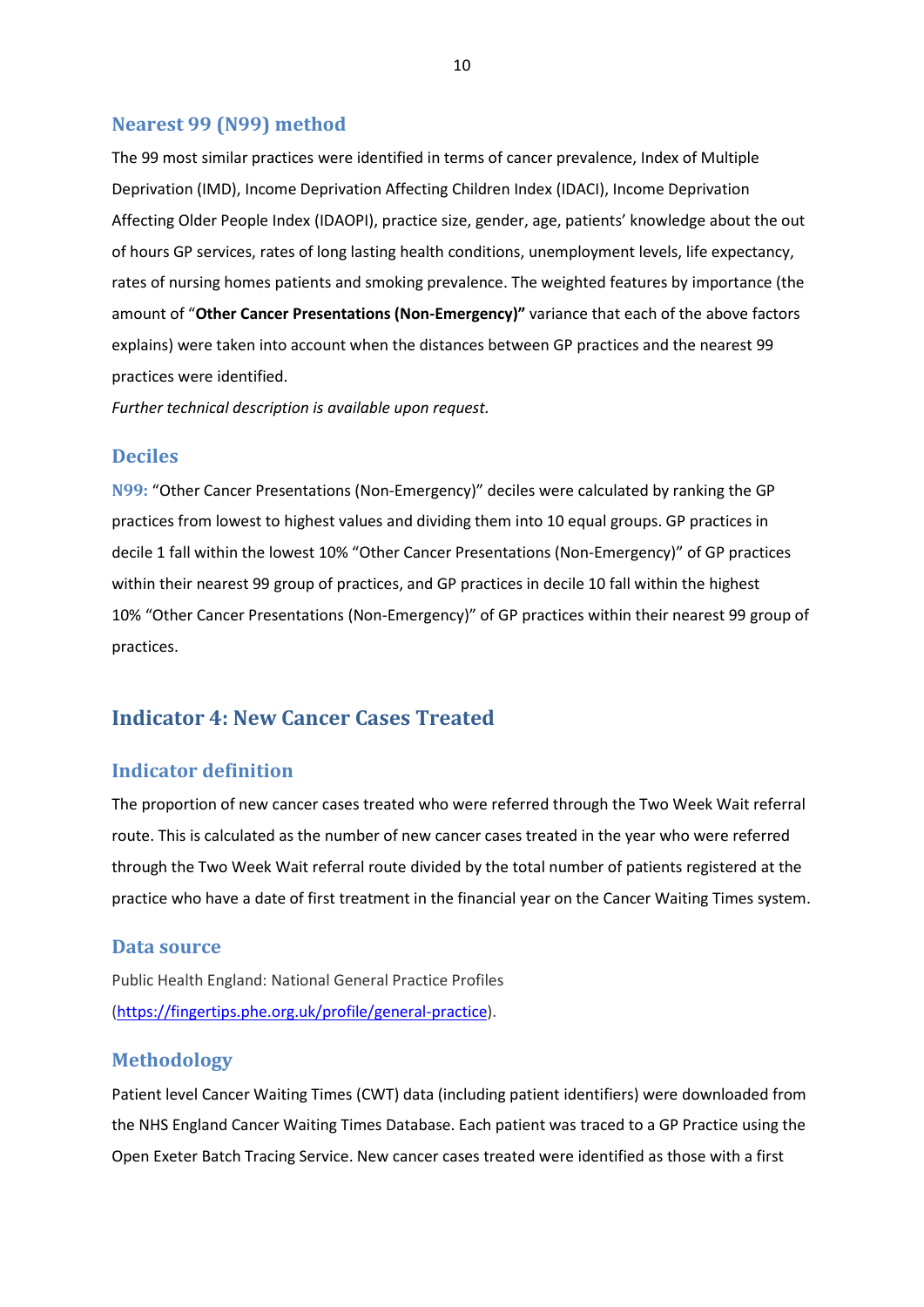treatment (i.e. with 'Cancer Treatment Event Type' of 01 (First definitive treatment for a new primary cancer) or 07 (First treatment for metastatic disease following an unknown primary)). These patients were identified as having been referred by the Two Week Wait referral route if they had a 'Referral Priority Type' of '3' (Two Week Wait) but had not been referred for non-cancer breast symptoms (those with a 'Cancer Referral Type' of '16' (non-cancer breast symptoms)).

#### <span id="page-11-0"></span>**Time period**

Financial year 2014/2015.

### <span id="page-11-1"></span>**Interpretation**

This indicator shows the proportion of new cancer cases treated that were first diagnosed following a two week wait referral. This varies by cancer type and so will depend on the case-mix of cancers diagnosed in persons registered at the practice.

This indicator is based on smaller numbers than many other indicators in the profiles. As such the random-chance variation is higher and the indicator should be interpreted with caution. Examination of the variation of this indicator over time is encouraged.

### <span id="page-11-2"></span>**Nearest 99 (N99) method**

The 99 most similar practices were identified in terms of cancer prevalence, Index of Multiple Deprivation (IMD), Income Deprivation Affecting Children Index (IDACI), Income Deprivation Affecting Older People Index (IDAOPI), practice size, gender, age, patients' knowledge about the out of hours GP services, rates of long lasting health conditions, unemployment levels, life expectancy, rates of nursing homes patients and smoking prevalence. The weighted features by importance (the amount of "**New Cancer Cases Treated"** variance that each of the above factors explains) were taken into account when the distances between GP practices were computed and the 99 nearest practices were identified.

*Further technical description is available upon request.*

### <span id="page-11-3"></span>**Deciles**

<span id="page-11-4"></span>**N99:** "New Cancer Cases Treated" deciles were calculated by ranking the GP practices from lowest to highest values and dividing them into 10 equal groups. GP practices in decile 1 fall within the lowest 10% "New Cancer Cases Treated" of GP practices within their nearest 99 group of practices, and GP practices in decile 10 fall within the highest 10% "New Cancer Cases Treated" of GP practices within their nearest 99 group of practices.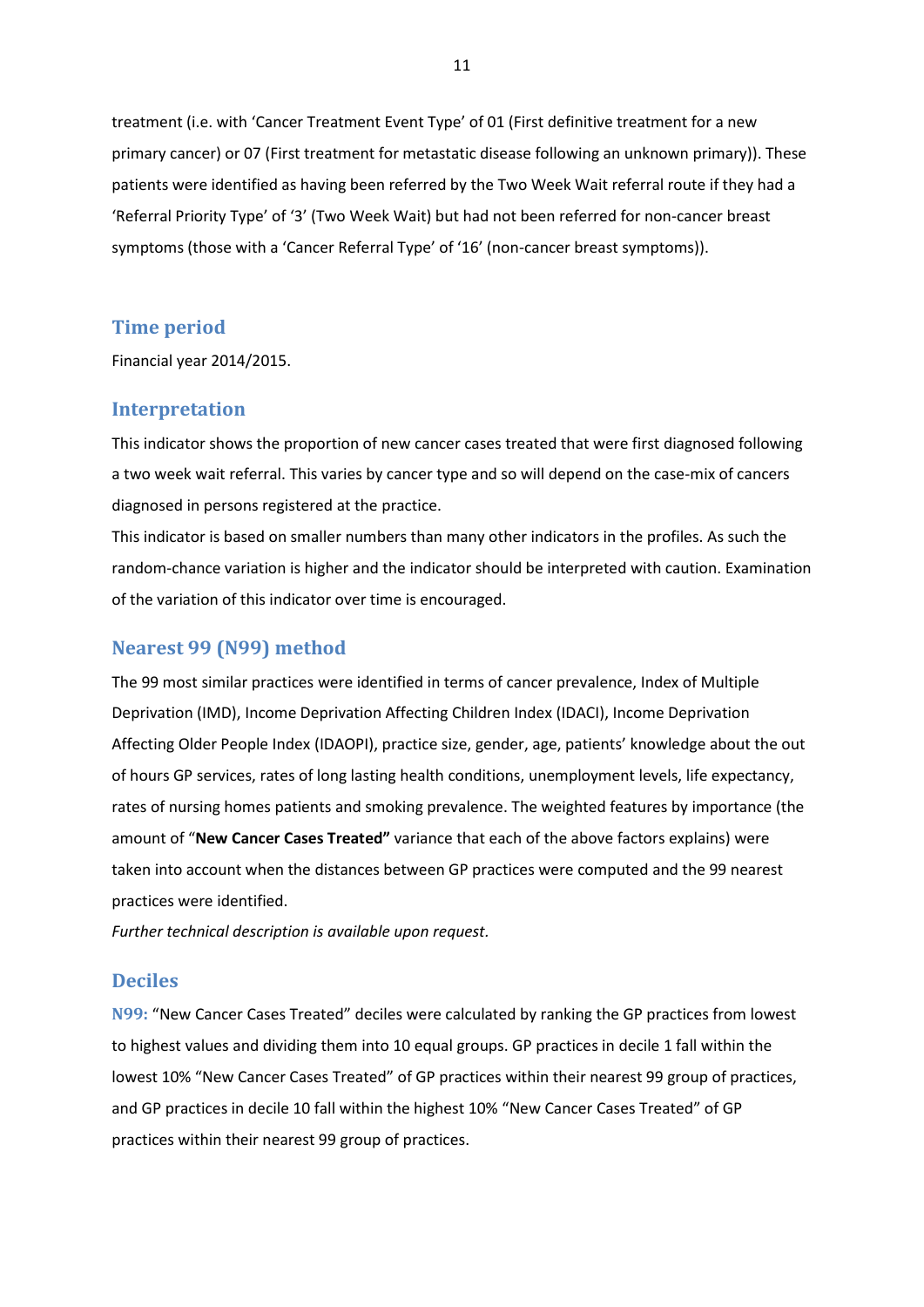# <span id="page-12-0"></span>**Indicator 5: Cancer Review within 6 months**

# <span id="page-12-1"></span>**Indicator definition**

The percentage of patients with cancer, diagnosed within the preceding 15 months, who have a patient review recorded as occurring within 6 months of the date of diagnosis. NICE ID: NM62.

# <span id="page-12-2"></span>**Rationale**

Most practices will see patients with a new cancer diagnosis following assessment and management in a secondary or tertiary care setting. Whilst the indicator suggests that this should occur within six months of receiving confirmation of the diagnosis, good practice would suggest that a review should occur between three to six months.

A cancer review is an opportunity to cover the following issues:

- The patient's individual health and support needs (this will vary with e.g. the diagnosis, staging, age and pre-morbid health of the patient and their social support networks)
- The co-ordination of care between sectors.

## <span id="page-12-3"></span>**Data source**

Public Health England: National General Practice Profiles [\(https://fingertips.phe.org.uk/profile/general-practice\)](https://fingertips.phe.org.uk/profile/general-practice).

# <span id="page-12-4"></span>**Time period**

Financial year 2014/2015.

# <span id="page-12-5"></span>**Nearest 99 (N99) method**

The 99 most similar practices were identified in terms of cancer prevalence, Index of Multiple Deprivation (IMD), Income Deprivation Affecting Children Index (IDACI), Income Deprivation Affecting Older People Index (IDAOPI), practice size, gender, age, patients' knowledge about the out of hours GP services, rates of long lasting health conditions, unemployment levels, life expectancy, rates of nursing homes patients and smoking prevalence. The weighted features by importance (the amount of "**Cancer Review within 6 months"** variance that each of the above factors explains) were taken into account when the distances were computed between the GP practices and the 99 nearest practices were identified.

*Further technical description is available upon request.*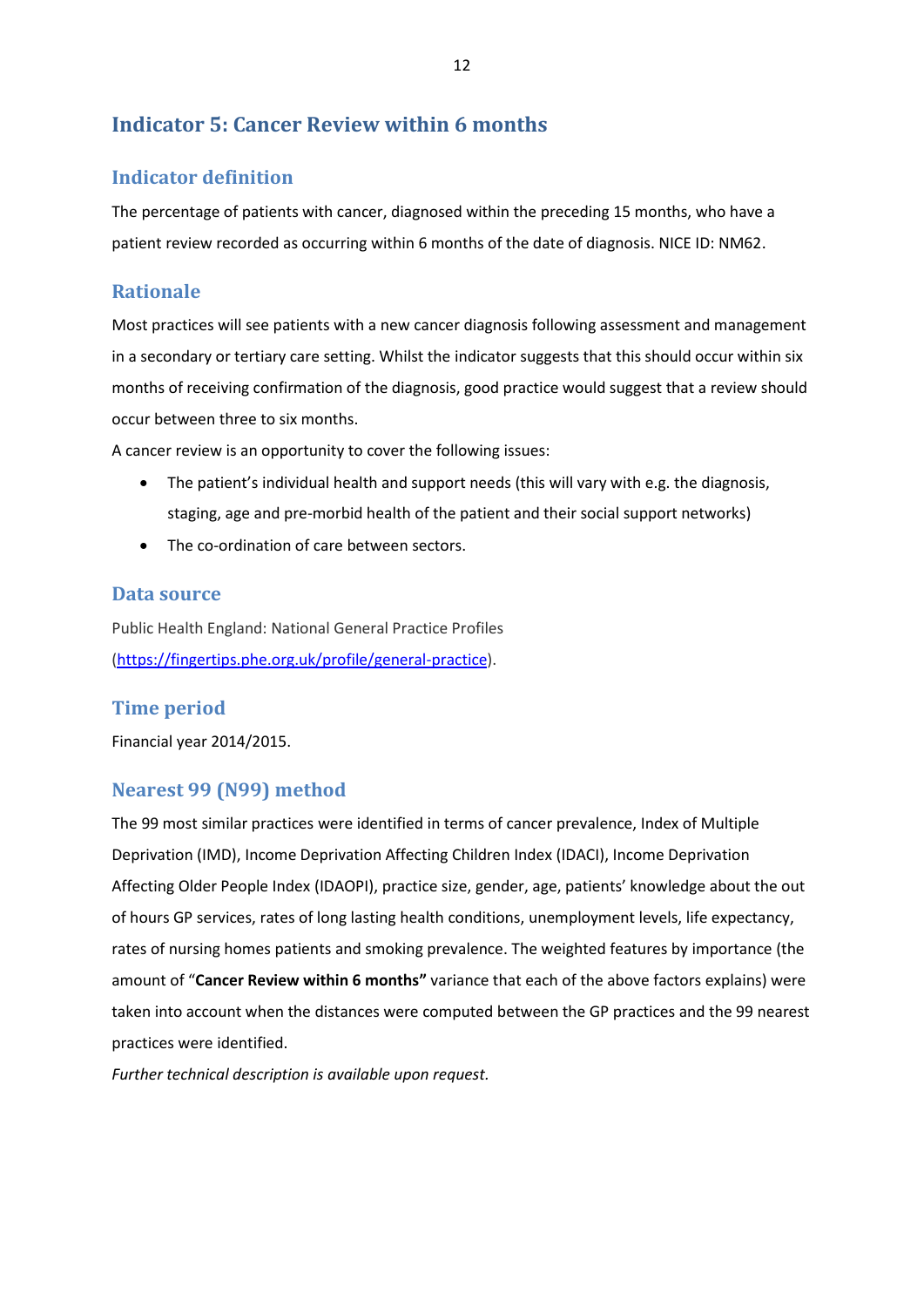### <span id="page-13-0"></span>**Deciles**

<span id="page-13-1"></span>**N99:** "Cancer Review within 6 months" deciles were calculated by ranking the GP practices from lowest to highest values and dividing them into 10 equal groups. GP practices in decile 1 fall within the lowest 10% "Cancer Review within 6 months" of GP practices within their nearest 99 group of practices, and GP practices in decile 10 fall within the highest 10% "Cancer Review within 6 months" of GP practices within their nearest 99 group of practices.

# <span id="page-13-2"></span>**Indicator 6: Record of Alcohol Consumption for Mental Health Patients**

### <span id="page-13-3"></span>**Definition**

The percentage of patients with schizophrenia, bipolar affective disorder and other psychoses who have a record of alcohol consumption in the preceding 12 months.

### <span id="page-13-4"></span>**Rationale**

Substance misuse by people with schizophrenia is increasingly recognised as a major problem, both in terms of its prevalence and its clinical and social effects. The National Psychiatric Morbidity Survey in England found that 16 per cent of people with schizophrenia were drinking over the recommended limits of 21 units of alcohol for men and 14 units or alcohol for women a week. Bipolar affective disorder is also highly comorbid with alcohol and other substance abuse.

#### <span id="page-13-5"></span>**Data source**

Public Health England: National General Practice Profiles [\(https://fingertips.phe.org.uk/profile/general-practice\)](https://fingertips.phe.org.uk/profile/general-practice).

### <span id="page-13-6"></span>**Time period**

Financial year 2015/2015.

### <span id="page-13-7"></span>**Nearest 99 (N99) method**

The 99 most similar practices were identified in terms of mental health prevalence, index of multiple deprivation (IMD), practice size and smoking prevalence. The weighted features by importance (the amount of "**Record of Alcohol Consumption for Mental Health Patients"** variance that each of the above factors explains) were taken into account when the distances between GP practices were computed and the 99 nearest practices were identified.

*Further technical description is available upon request.*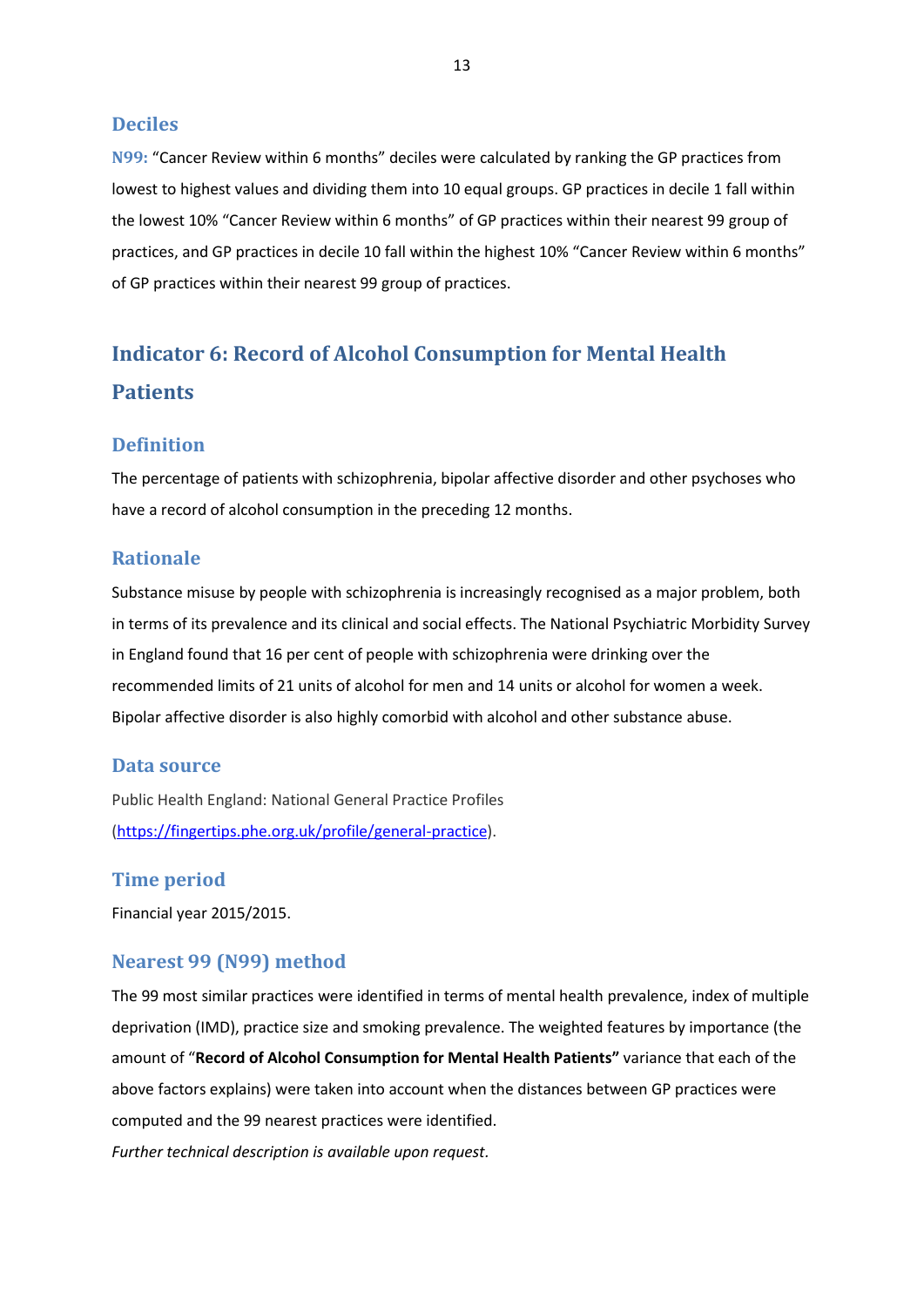### <span id="page-14-0"></span>**Deciles**

<span id="page-14-1"></span>**N99:** "Record of Alcohol Consumption for Mental Health Patients" deciles were calculated by ranking the GP practices from lowest to highest values and dividing them into 10 equal groups. GP practices in decile 1 fall within the lowest 10% "Record of Alcohol Consumption for Mental Health Patients" of GP practices within their nearest 99 group of practices, and GP practices in decile 10 fall within the highest 10% "Record of Alcohol Consumption for Mental Health Patients" of GP practices within their nearest 99 group of practices.

# <span id="page-14-2"></span>**Indicator 7: Record of Blood Pressure Check for Mental Health Patients**

### <span id="page-14-3"></span>**Definition**

The percentage of patients with schizophrenia, bipolar affective disorder and other psychoses who have a record of blood pressure in the preceding 12 months.

### <span id="page-14-4"></span>**Rationale**

People with schizophrenia have a mortality of between two and three times that of the general population and most of the excess deaths are from diseases that are the major causes of death in the general population. A recent prospective record linkage study of the mortality of a community cohort of 370 people with schizophrenia found that the increased mortality risk is probably life-long, and it suggested that the cardiovascular mortality of schizophrenia has increased over the past 25 years relative to the general population. The NICE clinical guideline on bipolar disorder also states that the standardised mortality ratio for cardiovascular death may be twice that of the general population but appears to be reduced if patients adhere to long term medication.

Hypertension in people with schizophrenia is estimated at 19% compared with 15% in the general population. A cross-sectional study of 4310 patients diagnosed with bipolar disorder in 2001 receiving care at veterans' administration facilities found a prevalence of hypertension of 35%. There is evidence to suggest that physical conditions such as cardiovascular disorders go unrecognised in psychiatric patients. A direct comparison of cardiovascular screening (blood pressure, lipid levels and smoking status) of people with asthma, people with schizophrenia and other attendees indicated that practices were less likely to screen people with schizophrenia for cardiovascular risk compared with the other two groups.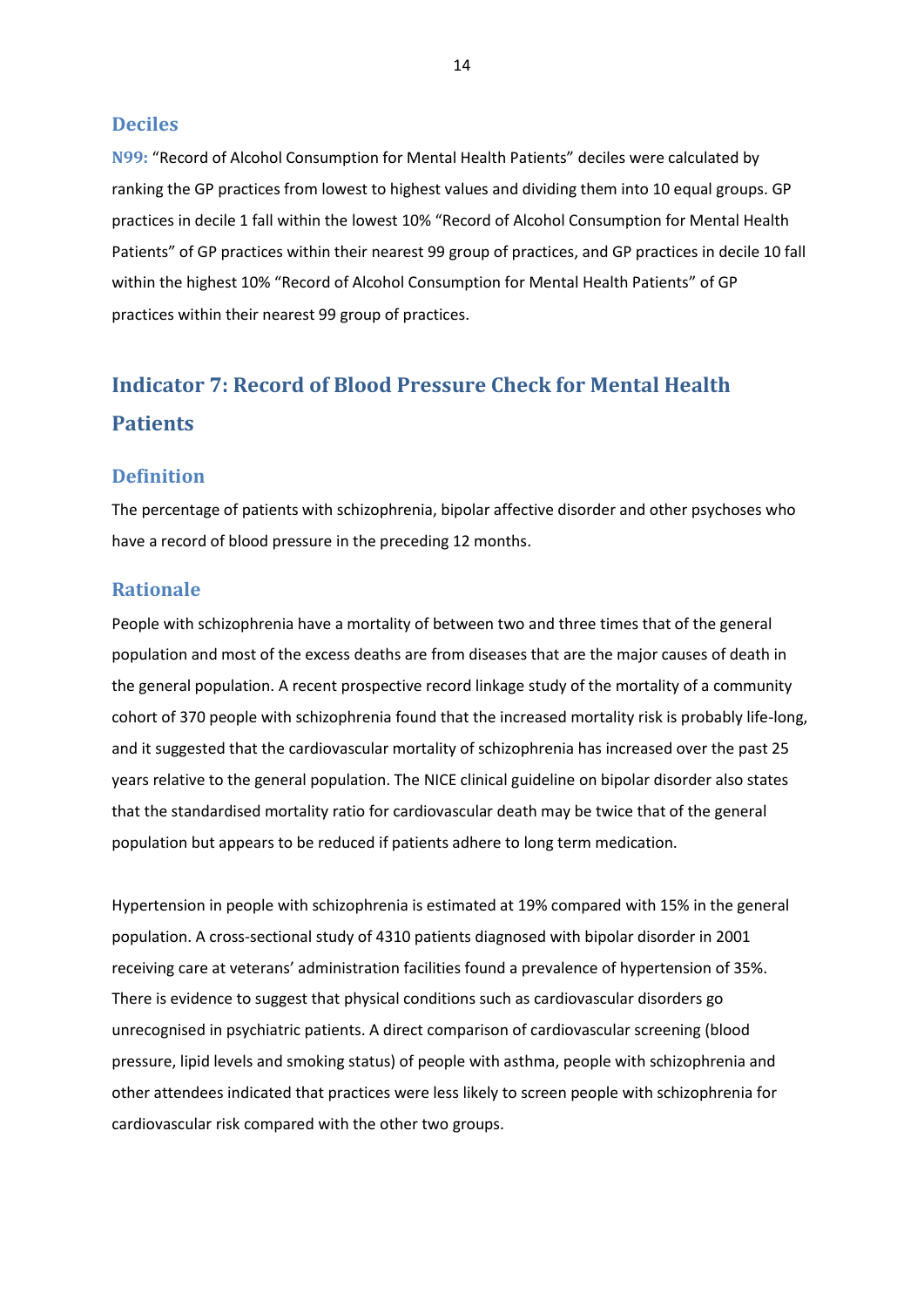Recording (and treating) cardiovascular risk factors are therefore very important for people with a serious mental illness.

### <span id="page-15-0"></span>**Data source**

Public Health England: National General Practice Profiles [\(https://fingertips.phe.org.uk/profile/general-practice\)](https://fingertips.phe.org.uk/profile/general-practice).

### <span id="page-15-1"></span>**Time period**

Financial year 2014/2015.

### <span id="page-15-2"></span>**Nearest 99 (N99) method**

The 99 most similar practices were identified in terms of mental health prevalence, index of multiple deprivation (IMD), practice size and smoking prevalence. The weighted features by importance (the amount of "**Record of Blood Pressure Check for Mental Health Patients"** variance that each of the above factors explains) were taken into account when the distances between the GP practices were computed and the 99 nearest practices were identified.

*Further technical description is available upon request.*

### <span id="page-15-3"></span>**Deciles**

<span id="page-15-4"></span>**N99:** Record of Blood Pressure Check for Mental health Patients deciles were calculated by ranking the GP practices from lowest to highest values and dividing them into 10 equal groups. GP practices in decile 1 fall within the lowest 10% "Record of Blood Pressure Check for Mental health Patients" of GP practices within their nearest 99 group of practices, and GP practices in decile 10 fall within the highest 10% "Record of Blood Pressure Check for Mental health Patients" of GP practices within their nearest 99 group of practices.

# <span id="page-15-5"></span>**Indicator 8: Percentage of Mental Health Female Patients who had Cervical Screening Test**

### <span id="page-15-6"></span>**Definition**

The percentage of patients (aged from 25 to 64 years in England and Northern Ireland, from 20 to 60 years in Scotland and from 20 to 64 years in Wales) with schizophrenia, bipolar affective disorder and other psychoses whose notes record that a cervical screening test has been performed in the preceding 5 years.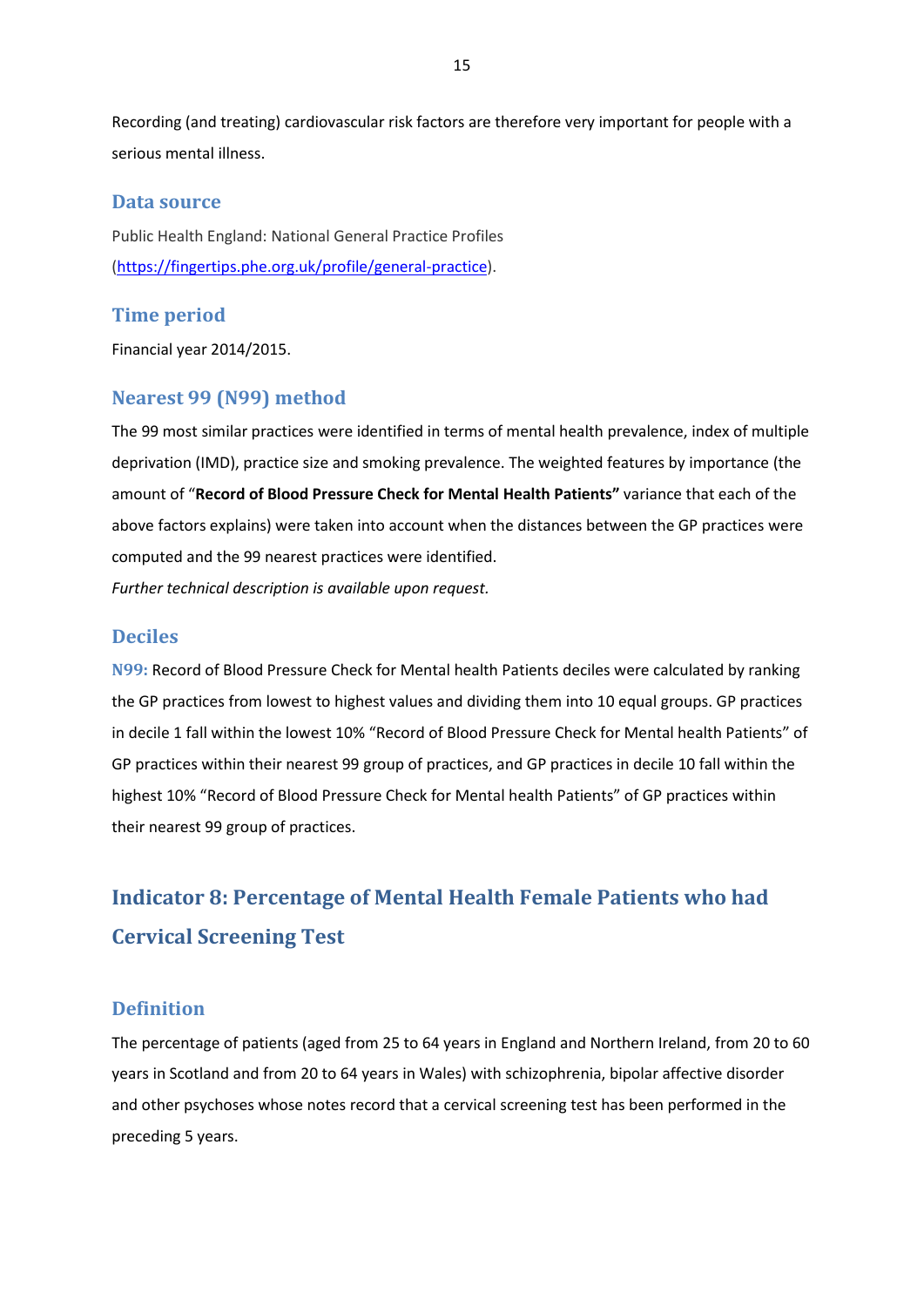### <span id="page-16-0"></span>**Rationale**

A recent report by the Disability Rights Commission based on the primary care records of 1.7 million primary care patients found that women with schizophrenia were less likely to have had a cervical sample taken in the previous five years (63%) compared with the general population (73%). This did not apply to patients with bipolar affective disorder. This finding may reflect an underlying attitude that such screening is less appropriate for women with schizophrenia.

This indicator therefore encourages practices to ensure that women with schizophrenia, bipolar affective disorder or other psychoses are given cervical screening according to devolved national guidelines.

### <span id="page-16-1"></span>**Data source**

Public Health England: National General Practice Profiles [\(https://fingertips.phe.org.uk/profile/general-practice\)](https://fingertips.phe.org.uk/profile/general-practice).

### <span id="page-16-2"></span>**Time period**

Financial year 2014/2015.

## <span id="page-16-3"></span>**Nearest 99 (N99) method**

The 99 most similar practices were identified in terms of mental Health prevalence, smoking prevalence, index of multiple deprivation (IMD), income deprivation affecting children index (IDACI), income deprivation affecting older people index (IDAOPI), unemployment rates, life expectancy, knowledge about out of hours service, rate of nursing home patients, age and gender. The weighted features by importance (the amount of "**Mental Health Female Patients who had Cervical Screening Test"** variance that each of the above factors explains) were taken into account when the distances between the GP practices were computed and the 99 nearest practices were identified. *Further technical description is available upon request.*

### <span id="page-16-4"></span>**Deciles**

<span id="page-16-5"></span>**N99:** Mental Health Female Patients who had Cervical Screening Test deciles were calculated by ranking the GP practices from lowest to highest values and dividing them into 10 equal groups. GP practices in decile 1 fall within the lowest 10% "Mental Health Female Patients who had Cervical Screening Test" of GP practices within their nearest 99 group of practices, and GP practices in decile 10 fall within the highest 10% "Mental Health Female Patients who had Cervical Screening Test" of GP practices within their nearest 99 group of practices.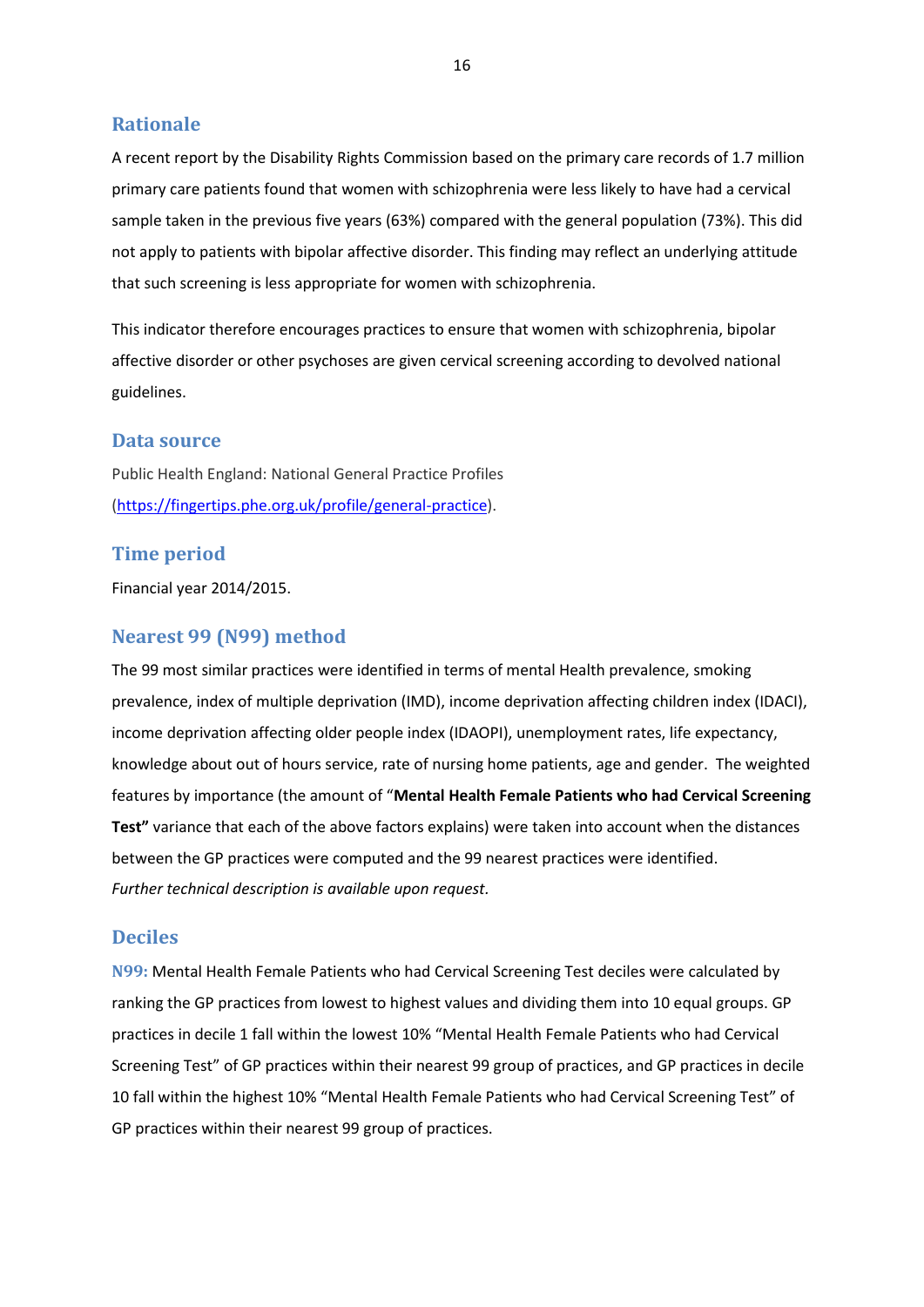# <span id="page-17-0"></span>**Indicator 9: Newly Diagnosed Patients with Depression who had a Review**

### <span id="page-17-1"></span>**Definition**

The percentage of patients aged 18 or over with a new diagnosis of depression in the preceding 1 April to 31 March, who have been reviewed not earlier than 10 days after and not later than 56 days after the date of diagnosis, NICE ID: NM50

### <span id="page-17-2"></span>**Rationale**

The rationale for such follow-up measurement is derived from the recognition that depression is often a chronic disease, yet treatment is often episodic and short-lived. The change to the wording of this indicator, from  $5 - 12$  weeks to  $4 - 12$  weeks, recognises that in clinical practice most prescriptions or follow-up appointments are given for one, two or four weeks at this stage in the illness. If treatment with antidepressants is initiated, patients should be followed-up regularly for several months. The NICE clinical guideline 90 recommends that 'for people started on antidepressants who are not considered to be at increased risk of suicide, normally see them after two weeks. See them regularly thereafter, for example at intervals of two to four weeks in the first three months and then at longer intervals if the response is good. 'Early cessation of treatment is associated with a greater risk of relapse. The guideline also suggests that a person who has benefited from taking an antidepressant should continue medication for at least six months after remission of an episode of depression. However, one study showed that only up to one-third of patients prescribed antidepressants were still receiving medication at four to six months. Analysis of the GP Research Database for the years 1993 to 2005 has confirmed this finding: more than half of patients treated with antidepressants for a new diagnosis of depression during those years received prescriptions for only one or two months of treatment, and that this pattern had not changed over the 13 year period. If drug treatment is not started after the initial diagnosis, patients should in any case be reassessed to see whether their symptoms have resolved or worsened to the point where treatment becomes advisable. Recent research into the use of severity measures has shown that patients whose GPs used the measures for follow-up in addition to initial assessment valued having repeated scores to help monitor their progress and assess the effectiveness of treatment. Most of the GPs interviewed for the same study believed that there was value in repeating the score as a way of monitoring patients' progress. The nine item Patient Health Questionnaire (PHQ-9) has been shown to be a responsive and reliable measure for gauging response to treatment in individual patient care.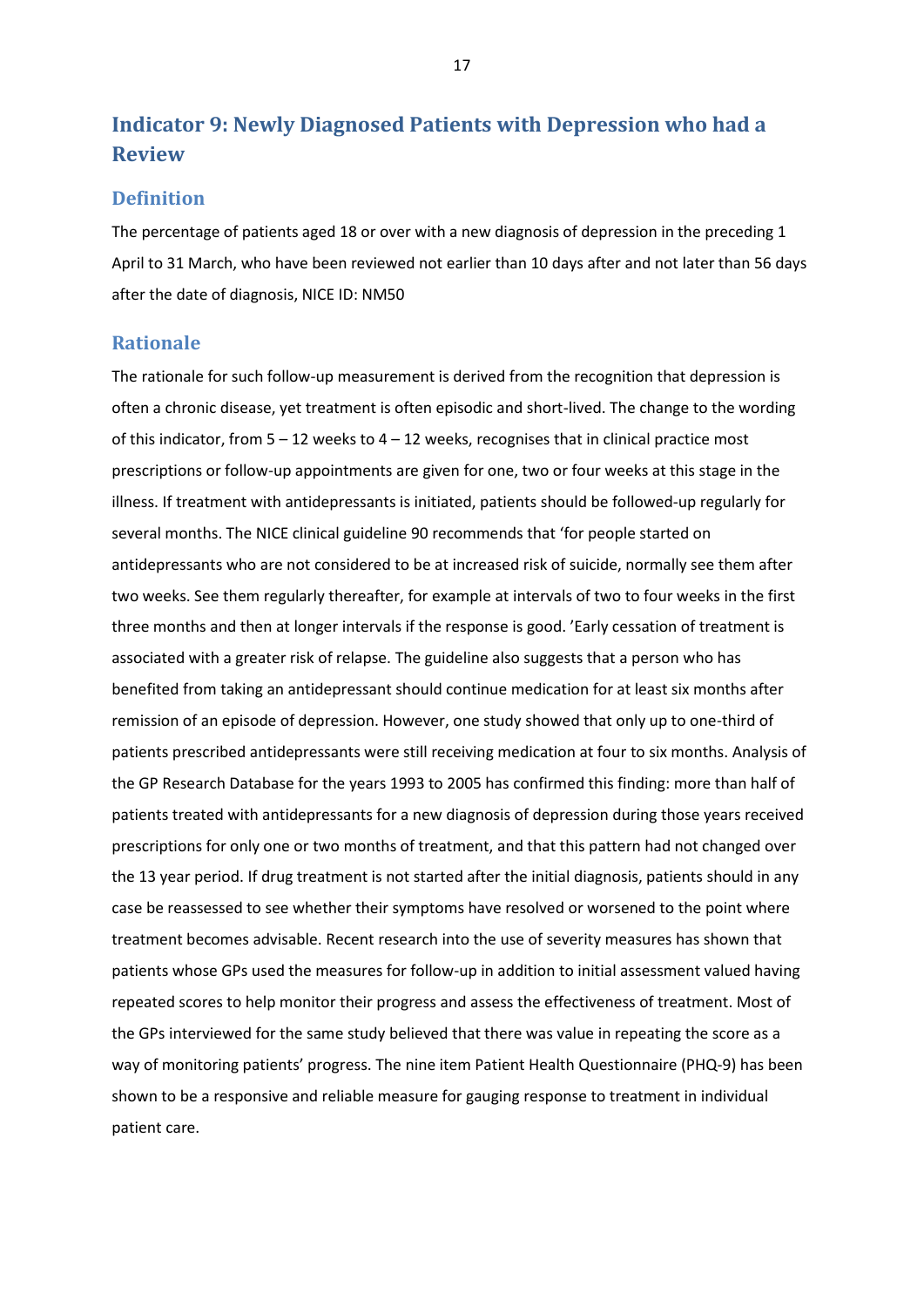### <span id="page-18-0"></span>**Data source**

Public Health England: National General Practice Profiles [\(https://fingertips.phe.org.uk/profile/general-practice\)](https://fingertips.phe.org.uk/profile/general-practice).

### <span id="page-18-1"></span>**Time period**

Financial year 2014/2015.

### <span id="page-18-2"></span>**Nearest 99 (N99) method**

The 99 most similar practices were identified in terms of index of multiple deprivation (IMD), income deprivation affecting children index (IDACI), income deprivation affecting older people index (IDAOPI), disease prevalence (combining several domains which were weighted on the basis of predictive power towards the indicator), smoking prevalence, unemployment rates, life expectancy, knowledge about out of hours service, age, gender and practice size. The weighted features by importance (the amount of "**Newly Diagnosed Patients with Depression who had a Review"** variance that each of the above factors explains) were taken into account when the distances between the GP practices were computed and the 99 nearest practices were identified. *Further technical description is available upon request.*

#### <span id="page-18-3"></span>**Deciles**

<span id="page-18-4"></span>**N99:** "Newly Diagnosed Patients with Depression who had a review" deciles were calculated by ranking the GP practices from lowest to highest values and dividing them into 10 equal groups. GP practices in decile 1 fall within the lowest 10% "Newly Diagnosed Patients with Depression who had a review" of GP practices within their nearest 99 group of practices, and GP practices in decile 10 fall within the highest 10% "Newly Diagnosed Patients with Depression who had a review" of GP practices within their nearest 99 group of practices.

# <span id="page-18-5"></span>**Indicator 10: Dementia Care Reviewed**

### <span id="page-18-6"></span>**Definition**

The percentage of patients diagnosed with dementia whose care has been reviewed in a face-to-face review in the preceding 12 months**.**

## <span id="page-18-7"></span>**Rationale**

The face-to-face review should focus on support needs of the patient and their carer. In particular the review should address four key issues:

1. An appropriate physical and mental health review for the patient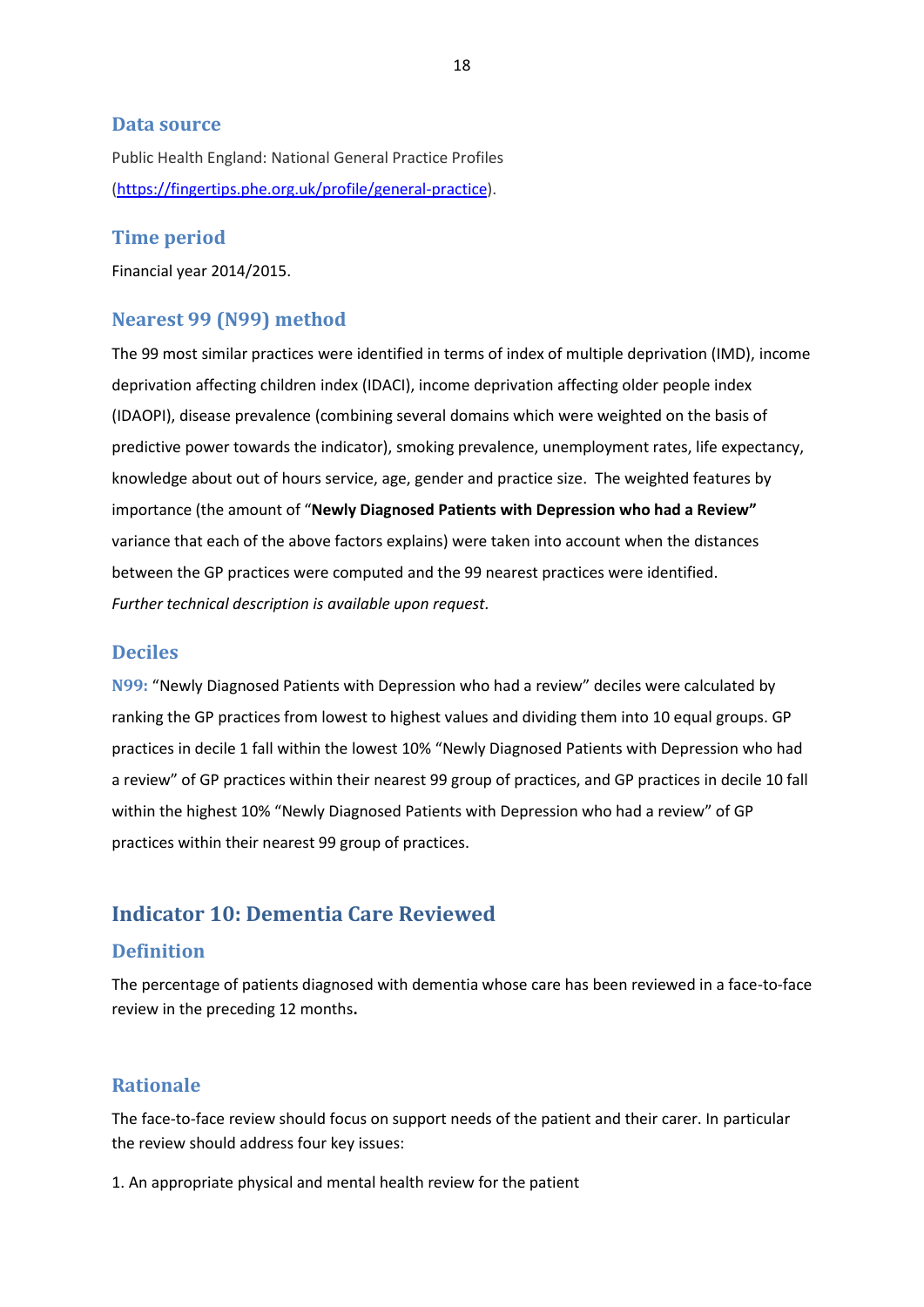2. If applicable, the carer's needs for information commensurate with the stage of the illness and his or her and the patient's health and social care needs

3. If applicable, the impact of caring on the care-giver communication and co-ordination arrangements with secondary care (if applicable).

A series of well-designed cohort and case control studies have demonstrated that patients with Alzheimer-type dementia do not complain of common physical symptoms, but experience them to the same degree as the general population. Patient assessments should therefore include the assessment of any behavioural changes caused by:

- Concurrent physical conditions (e.g. joint pain or intercurrent infections)
- New appearance of features intrinsic to the disorder (e.g. wandering) and delusions or hallucinations due to the dementia or as a result of caring behaviour (e.g. being dressed by a carer)

Depression should also be considered since it is more common in patients with dementia than those without.

# <span id="page-19-0"></span>**Data source**

Public Health England: National General Practice Profiles [\(https://fingertips.phe.org.uk/profile/general-practice\)](https://fingertips.phe.org.uk/profile/general-practice).

# <span id="page-19-1"></span>**Time period**

Financial year 2014/2015.

# <span id="page-19-2"></span>**Nearest 99 (N99) method**

The 99 most similar practices were identified in terms of weighted multiple deprivation (combining several domains which were weighted on the basis of their predictive power towards the indicator), weighted multiple disease prevalence (combining several domains which were weighted on the basis of predictive power towards the indicator), knowledge about out of hours service, rates of long lasting health conditions, age, gender and practice size. The weighted features by importance (the amount of "**Dementia Care Reviewed"** variance that each of the above factors explains) were taken into account when the distances between the GP practices were computed and the 99 nearest practices were identified.

*Further technical description is available upon request.*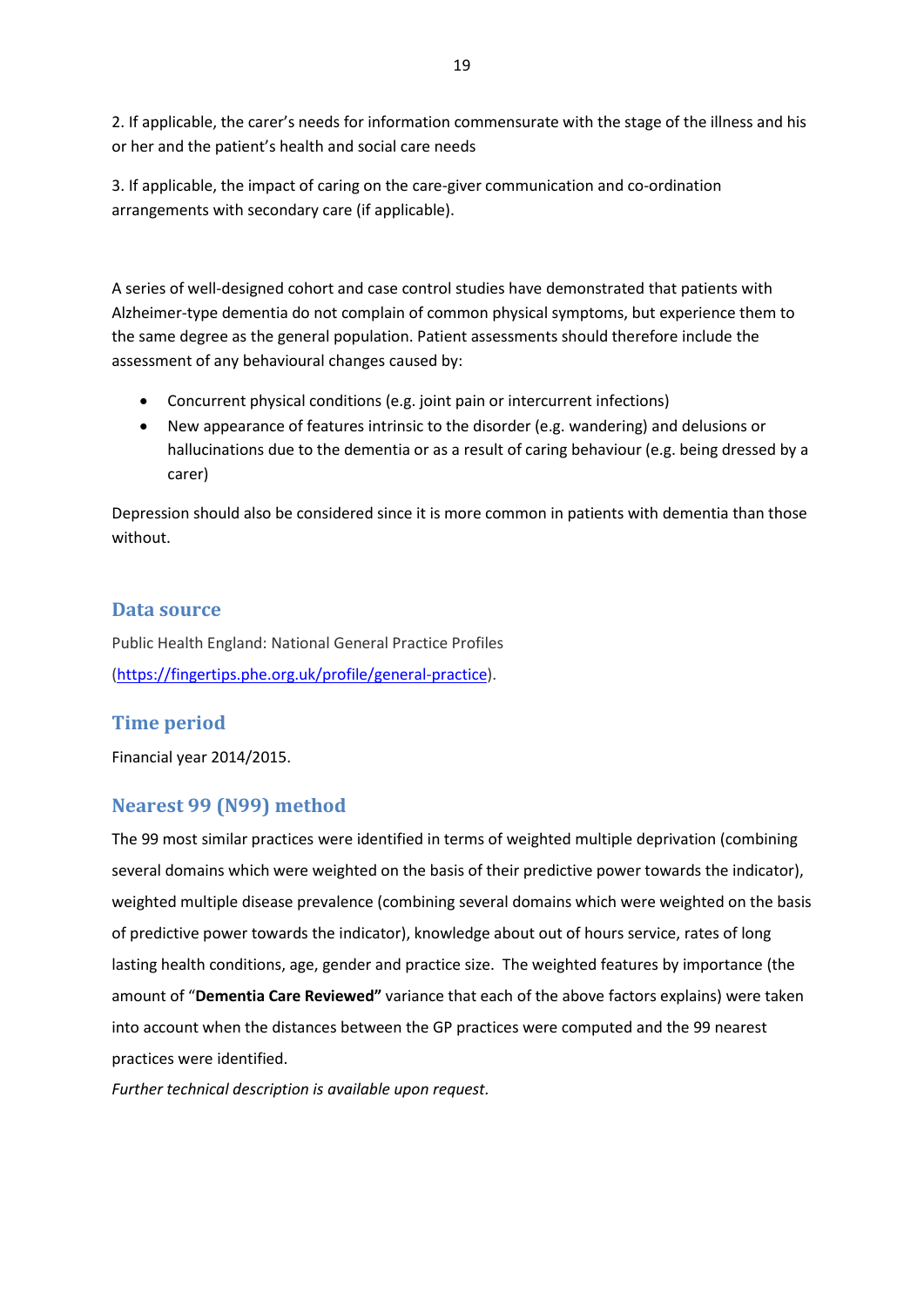### <span id="page-20-0"></span>**Deciles**

<span id="page-20-1"></span>**N99:** "Dementia Care reviewed" deciles were calculated by ranking the GP practices from lowest to highest values and dividing them into 10 equal groups. GP practices in decile 1 fall within the lowest 10% "Dementia Care reviewed" of GP practices within their nearest 99 group of practices, and GP practices in decile 10 fall within the highest 10% "Dementia Care reviewed" of GP practices within their nearest 99 group of practices.

# <span id="page-20-2"></span>**Indicator 11: Broad Spectrum Antibiotics Prescribed**

### <span id="page-20-3"></span>**Definition**

The percentage of broad spectrum items prescribed in primary care settings accounted for by the following antimicrobials: cephalosporin, fluoroquinolone and co-amoxiclav. Data presented as percentage of items prescribed in a sub set of the British National Formula (BNF) 5.1 category. Data presented by primary care provider.

### <span id="page-20-4"></span>**Rationale**

It is a target to reduce the proportion of broad spectrum antibiotics consumed. Using this indicator, individuals will be able to see the respective proportion of broad spectrum prescribing and monitor the trend of the proportion over time. The number presented is the percent, and the higher the number, the larger the proportion of broad spectrum items.

### <span id="page-20-5"></span>**Policy**

The consumption of antibiotics is a major driver for the development of antibiotic resistance in bacteria. AMR is a serious and growing global public health concern with implications for every Government and the populations they serve. The emergence and spread of infections caused by bacteria that are resistant to treatment by current antibiotics strikes at the heart of modern medical and veterinary practice. The indicator quantifies the proportion of prescribing that is made up of broad-spectrum antibiotics.

AMR is a key public health issue. The government released a 5 year antimicrobial resistance strategy in 2013

[\(https://www.gov.uk/government/uploads/system/uploads/attachment\\_data/file/385733/UK\)](https://www.gov.uk/government/uploads/system/uploads/attachment_data/file/385733/UK).

### <span id="page-20-6"></span>**Data source**

Public Health England: National General Practice Profiles [\(https://fingertips.phe.org.uk/profile/general-practice\)](https://fingertips.phe.org.uk/profile/general-practice).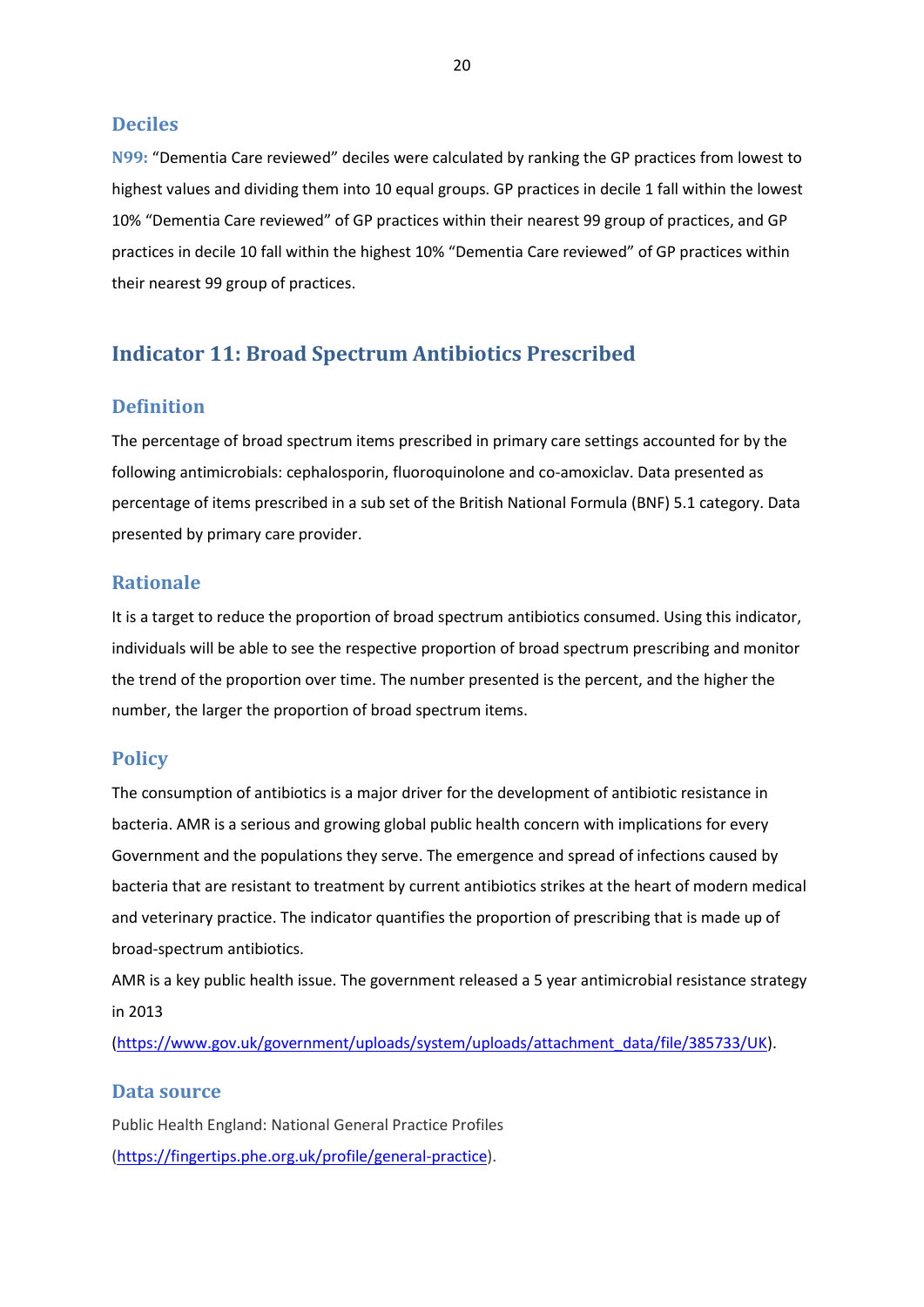### <span id="page-21-0"></span>**Methodology**

The percentage of broad spectrum antibiotic in a sub-set of the BNF 5.1 category. Total consumption of cephalosporin, fluoroquinolone and co-amoxiclav divided by the total of the subset of antibiotics.

### <span id="page-21-1"></span>**Time period**

2015.

### <span id="page-21-2"></span>**Caveats**

Drugs are only included in the numerator if they have a British National Formulary (BNF) 5.1 code. The figures produced in this indicator are raw and unadjusted for the confounding effects of both age and sex on antimicrobial prescribing. For that reason comparison between different areas needs to be treated with caution. Total number of antibiotic items per STAR-PU makes the necessary adjustment for these variables.

Missing primary care data can occur for various reasons. The provider may have merged with another provider, changed name or failed to meet the minimum number to conform with HSCIC rules on confidentiality.

The denominator of this indicator uses the same sub set of the BNF chapter 5.1 that is currently used in the NHS BSA and does not include all antibiotic items in this chapter.

### <span id="page-21-3"></span>**Nearest 99 (N99) method**

The 99 most similar practices were identified in terms of weighted multiple deprivation (combining several domains which were weighted on the basis of predictive power towards the indicator), weighted disease prevalence (combining several domains which were weighted on the basis of predictive power towards the indicator), age, life expectancy, unemployment levels, and smoking prevalence. The weighted features by importance (the amount of "**Broad Spectrum Antibiotics Prescribed"** variance that each of the above factors explains) were taken into account when the distances between the GP practices were computed and the 99 nearest practices were identified. *Further technical description is available upon request.*

## <span id="page-21-4"></span>**Deciles**

<span id="page-21-5"></span>**N99:** "Broad Spectrum Antibiotics Prescribed" deciles were calculated by ranking the GP practices from highest to lowest values and dividing them into 10 equal groups. GP practices in decile 1 fall within the highest 10% "Broad Spectrum Antibiotics Prescribed" of GP practices within their nearest 99 group of practices, and GP practices in decile 10 fall within the lowest 10% "Broad Spectrum Antibiotics Prescribed" of GP practices within their nearest 99 group of practices.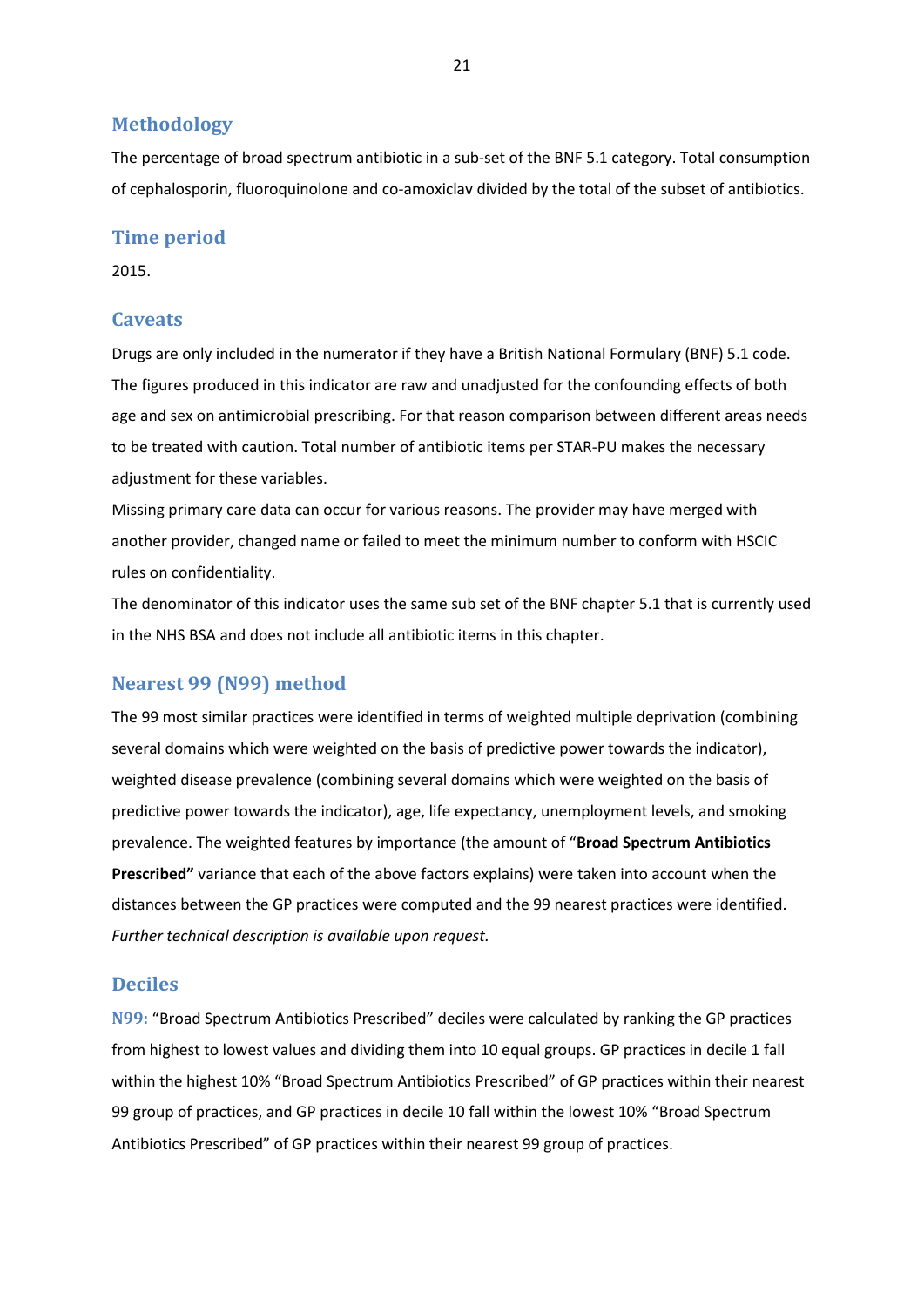# <span id="page-22-0"></span>**Indicator 12: Prescribed Antibiotics per STAR-PU**

# <span id="page-22-1"></span>**Definition**

Annual total number of prescribed antibiotic items per Specific Therapeutic group Age-sex weightings Related Prescribing Units (STAR-PU) by primary care provider across England. STAR-PUs are weighted units to allow comparisons adjusting for the age and sex distribution of patients of each practice. The weightings are derived from an anonymised random sample of approximately 800,000 patients registered with about 90 General Practices. They are calculated by extracting and analysing the cost or volume of prescribing by specific age groups and gender.

Data are extracted as a quarterly snapshot in time from the GP Payments system maintained by the Health and Social Care Information Centre (HSCIC).

Primary care level data are released in single year of age (SYOA) and 5-year age bands, both of which finish at 95+, split by gender and aggregated (see Caveats below).

### <span id="page-22-2"></span>**Rationale**

In order to fully appreciate antimicrobial prescribing, it is necessary to take into consideration demographic characteristics of the population as they may influence levels of prescribing. For that reason STAR-PU data is adjusted for both age and sex.

STAR-PU is an adjusted rate that removes confounding effects of age and sex in the comparison of prescribing between different areas. This method allows for more accurate comparison of prescribing. In this specific indicator, a higher value is associated with increased prescribing.

### <span id="page-22-3"></span>**Policy**

The consumption of antibiotics is a major driver for the development of antibiotic resistance in bacteria. AMR is a serious and growing global public health concern with implications for every government and the populations they serve. The emergence and spread of infections caused by bacteria that are resistant to treatment by current antibiotics strike at the heart of modern medical and veterinary practice.

AMR is a key public health issue. The government released a 5 year antimicrobial resistance strategy in 2013 [\(https://www.gov.uk/government/uploads/system/uploads/attachment\\_data/file/385\)](https://www.gov.uk/government/uploads/system/uploads/attachment_data/file/385).

### <span id="page-22-4"></span>**Data source**

Public Health England: National General Practice Profiles [\(https://fingertips.phe.org.uk/profile/general-practice\)](https://fingertips.phe.org.uk/profile/general-practice).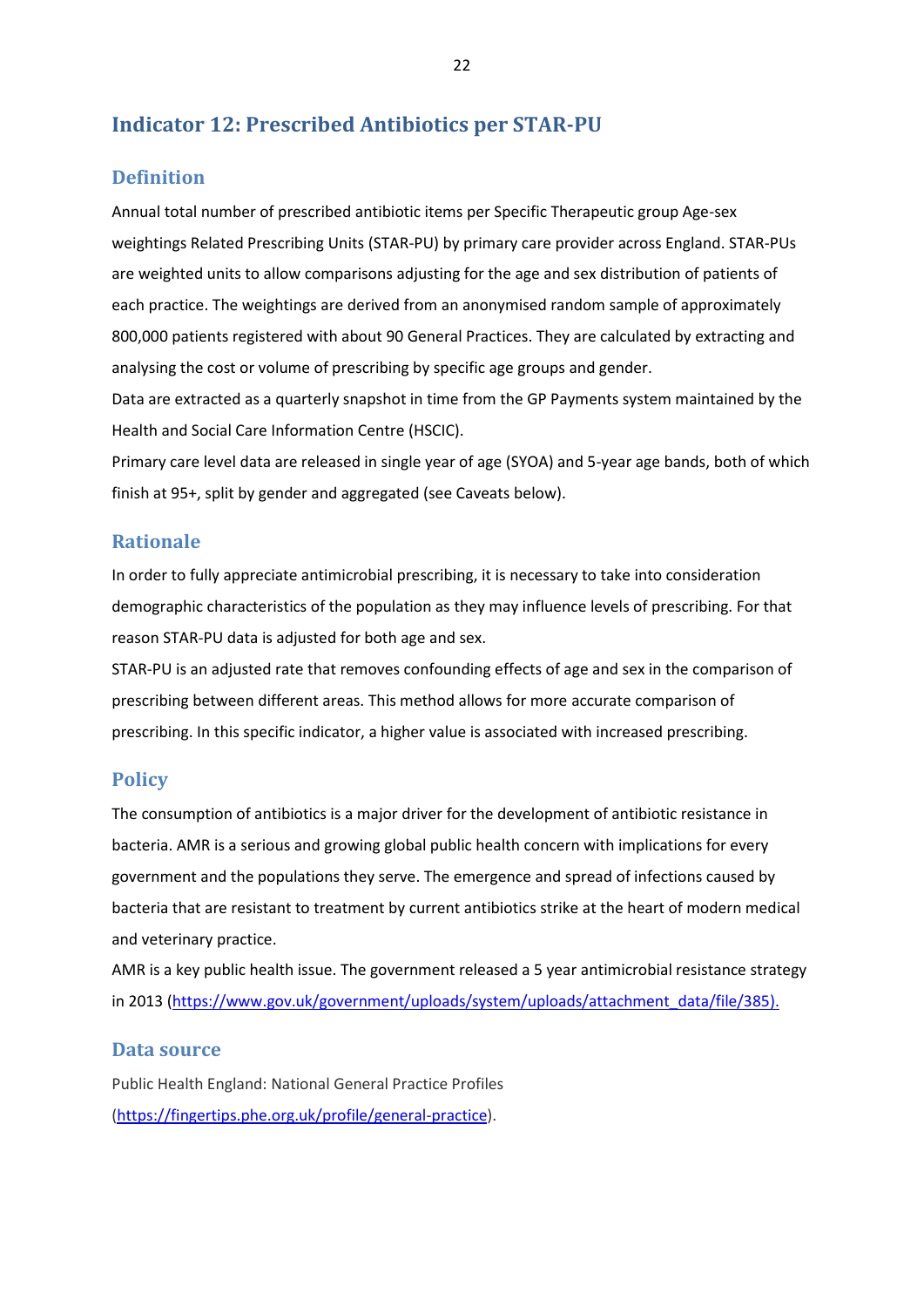## <span id="page-23-0"></span>**Time period**

2015.

### <span id="page-23-1"></span>**Caveats**

STAR-PU data are inappropriate to use at any smaller level than total prescribing i.e. individual drug class level.

STAR-PU data only include antibiotics that are administered orally. Orally administered derivatives of BNF 5.1 codes account for more than 99.8% of all prescribed items.

Missing primary care data can occur for various reasons. The provider may have merged with another provider, changed name or failed to meet the minimum number to conform with HSCIC rules on confidentiality.

Drugs are only included in the denominator if they have a British National Formulary (BNF) 5.1 code. Figures will vary if compared to similar indicators at different geographical levels as they are separate and have different criteria for inclusion and exclusion.

### <span id="page-23-2"></span>**Nearest 99 (N99) method**

The 99 most similar practices were identified in terms of weighted multiple deprivation (combining several domains which were weighted on the basis of their predictive power towards the indicator), multiple weighted disease prevalence (combining several domains which were weighted on the basis of their predictive power towards the indicator), smoking prevalence, practice size, rates of nursing home patients, life expectancy, employment, and long standing health condition rates. The weighted features by importance (the amount of variance on the "**Prescribed Antibiotics per STAR-PU"** value that each of the above factors explains) were taken into account when the distances between GP practices were computed and the 99 nearest practices were identified. *Further technical description is available upon request.*

### <span id="page-23-3"></span>**Deciles**

<span id="page-23-4"></span>**N99:** "Prescribed Antibiotics per STAR-PU" deciles were calculated by ranking the GP practices from highest to lowest values and dividing them into 10 equal groups. GP practices in decile 1 fall within the highest 10% "Prescribed Antibiotics per STAR-PU" of GP practices within their nearest 99 group of practices, and GP practices in decile 10 fall within the lowest 10% "Prescribed Antibiotics per STAR-PU" of GP practices within their nearest 99 group of practices.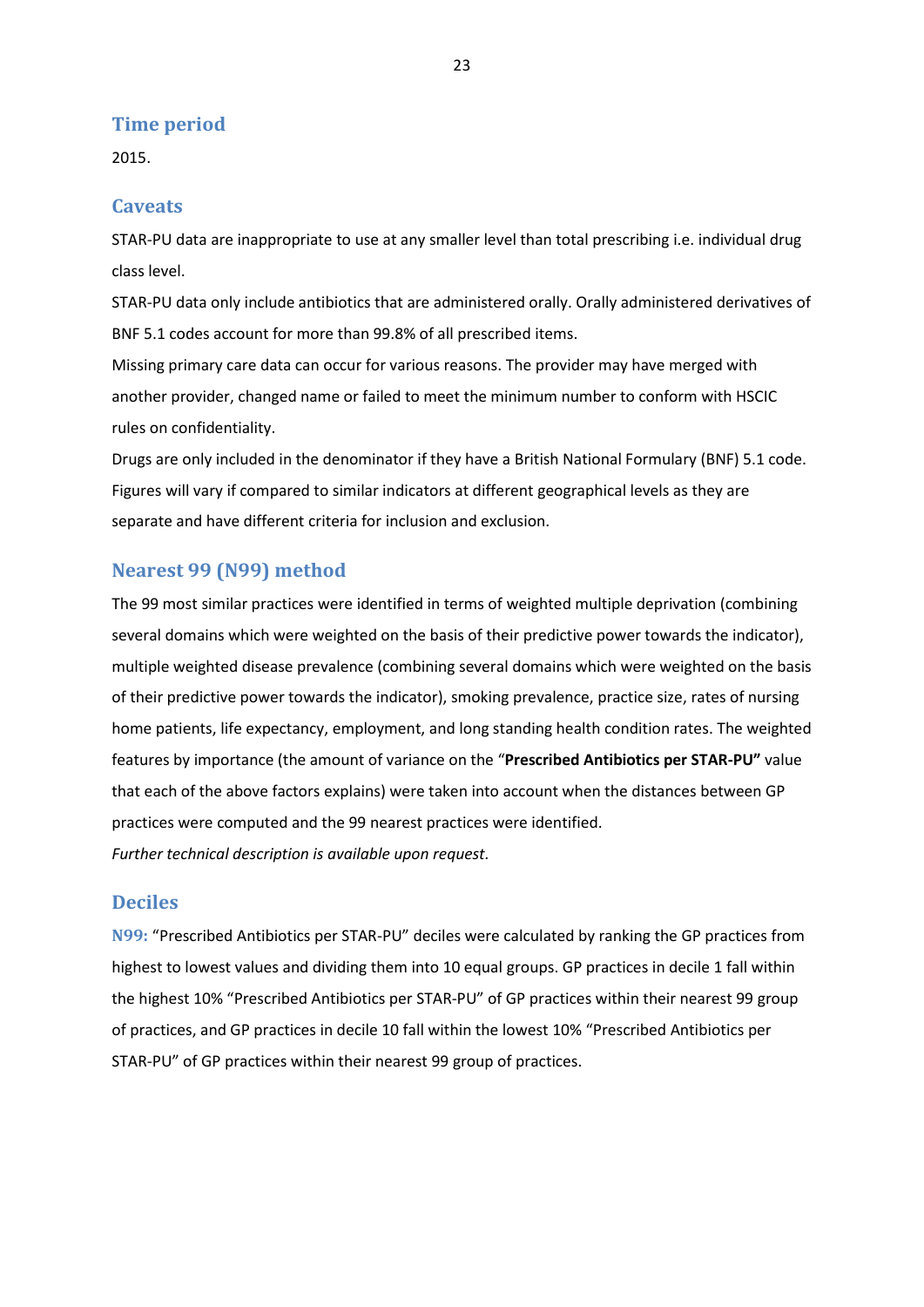# <span id="page-24-0"></span>**Indicator 13: NIC on antidepressant drugs**

# <span id="page-24-1"></span>**Definition**

Average NIC (£) on antidepressant drugs per depression registered patient.

### <span id="page-24-2"></span>**Data sources**

Prescribing by GP practice data [\(http://content.digital.nhs.uk/gpprescribingdata?tabid=3\)](http://content.digital.nhs.uk/gpprescribingdata?tabid=3). QOF [\(http://content.digital.nhs.uk/catalogue/PUB18887\)](http://content.digital.nhs.uk/catalogue/PUB18887).

# <span id="page-24-3"></span>**Methodology**

The sum NIC per practice on antidepressant drugs (BNF 4.3) from 01/04/2014 to 31/03/2015 divided by the number of patients on the Depression register 2014-2015.

## <span id="page-24-4"></span>**Time period**

Financial year 2014-2015.

# <span id="page-24-5"></span>**Caveats**

This metric should be regarded as an estimated NIC average per treated person. Only patients who had a diagnosis of depression followed by a review within a certain period of time are included on the depression register. However, prescriptions of antidepressants drugs might not be limited to those patients.

# <span id="page-24-6"></span>**Nearest 99 (N99) method**

The 99 most similar practices were identified in terms of multiple deprivation index (IMD) and depression prevalence. The weighted features by importance (the amount of variance on the "**NIC on antidepressant drugs"** value that each of the above factors explains) were taken into account when the distances between GP practices were computed and the 99 nearest practices were identified.

*Further technical description is available upon request.*

# <span id="page-24-7"></span>**Deciles**

<span id="page-24-8"></span>**N99:** "NIC on antidepressant drugs" deciles were calculated by ranking the GP practices from highest to lowest values and dividing them into 10 equal groups. GP practices in decile 1 fall within the highest 10% "NIC on antidepressant drugs" of GP practices within their nearest 99 group of practices, and GP practices in decile 10 fall within the lowest 10% "NIC on antidepressant drugs" of GP practices within their nearest 99 group of practices.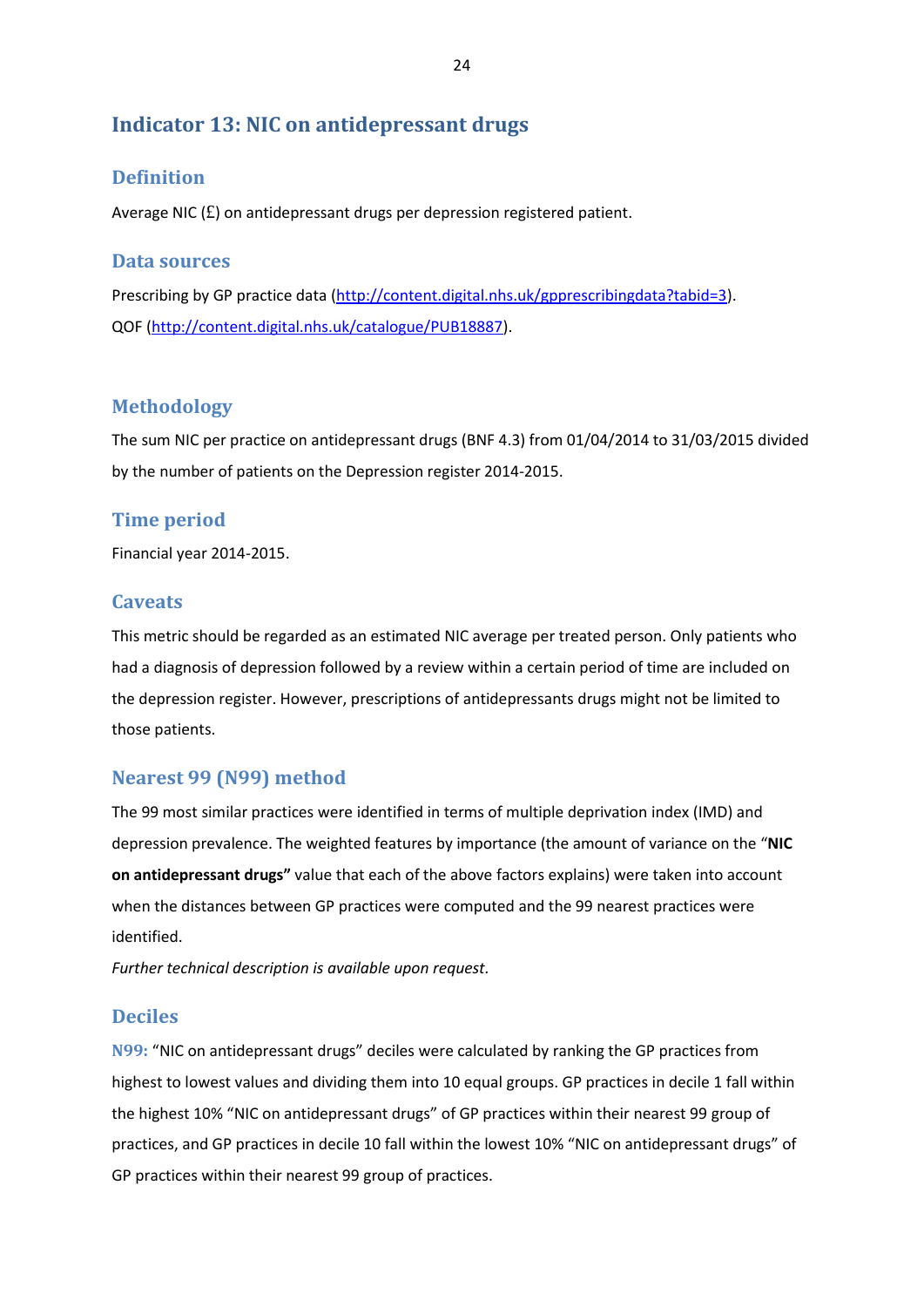# <span id="page-25-0"></span>**Indicator 14: NIC on antiepileptic drugs**

# <span id="page-25-1"></span>**Definition**

Average NIC  $(f)$  on antiepileptic drugs per epilepsy registered patient.

### <span id="page-25-2"></span>**Data sources**

Prescribing by GP practice data [\(http://content.digital.nhs.uk/gpprescribingdata?tabid=3\)](http://content.digital.nhs.uk/gpprescribingdata?tabid=3). QOF [\(http://content.digital.nhs.uk/catalogue/PUB18887\)](http://content.digital.nhs.uk/catalogue/PUB18887).

# <span id="page-25-3"></span>**Methodology**

The sum NIC per practice on antidepressant drugs (BNF 4.8) from 01/04/2014 to 31/03/2015 divided by the number of patients on the Epilepsy register 2014-2015.

# <span id="page-25-4"></span>**Time period**

Financial year 2014-2015

# <span id="page-25-5"></span>**Caveats**

This metric should be regarded as an estimated NIC average per treated person. Prescriptions of antiepileptic drugs might not be limited to patients who were included on the Epilepsy register.

# <span id="page-25-6"></span>**Nearest 99 (N99) method**

The 99 most similar practices were identified in terms of multiple deprivation index (IMD) and epilepsy prevalence. The weighted features by importance (the amount of variance on the "**NIC on antiepileptic drugs"** value that each of the above factors explains) were taken into account when the distances were computed between the GP practices and the 99 nearest practices were identified.

*Further technical description is available upon request.*

# <span id="page-25-7"></span>**Deciles**

<span id="page-25-8"></span>**N99:** "NIC on antiepileptic drugs" deciles were calculated by ranking the GP practices from highest to lowest values and dividing them into 10 equal groups. GP practices in decile 1 fall within the highest 10% "NIC on antiepileptic drugs" of GP practices within their nearest 99 group of practices, and GP practices in decile 10 fall within the lowest 10% "NIC on antiepileptic drugs" of GP practices within their nearest 99 group of practices.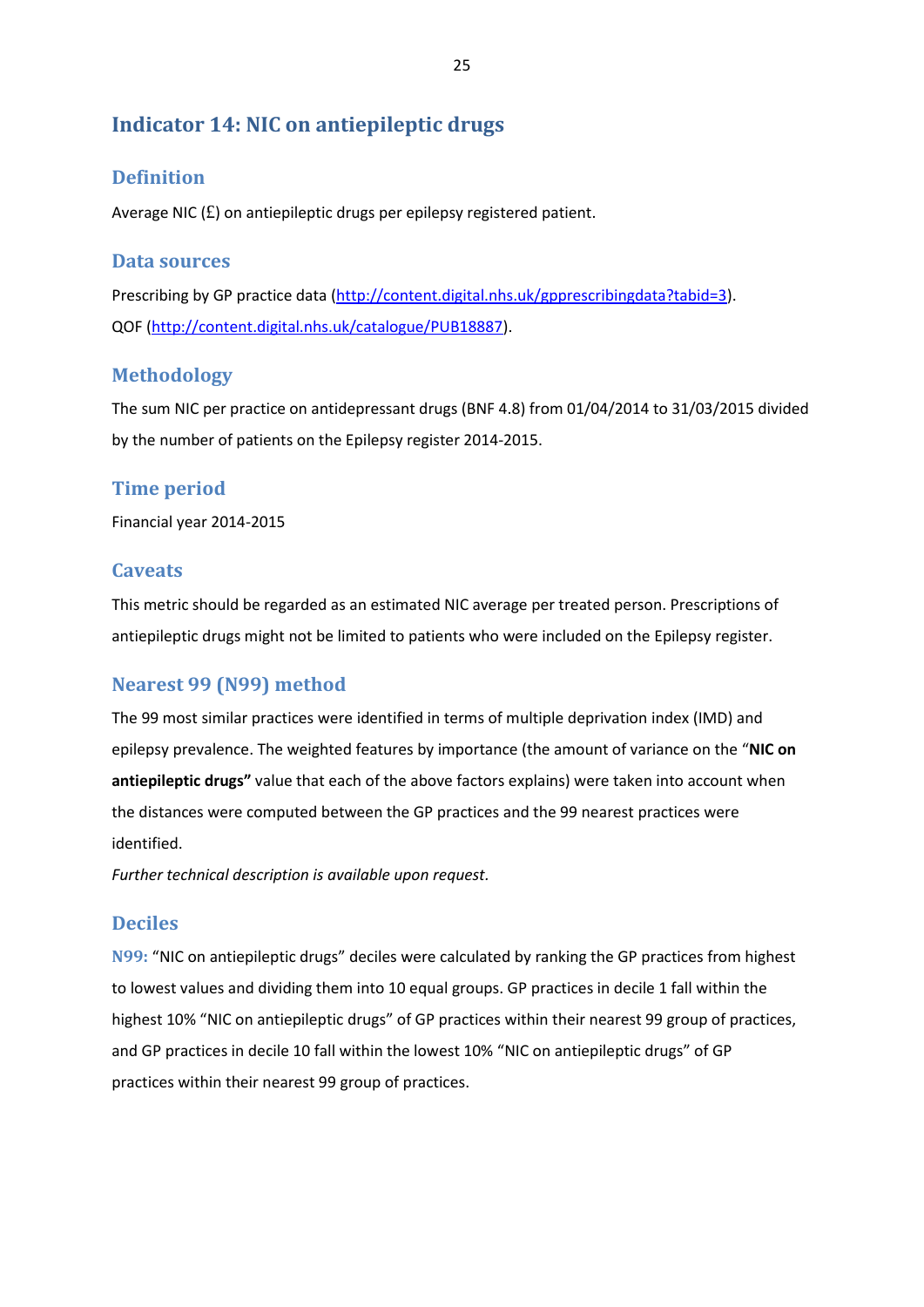# <span id="page-26-0"></span>**Indicator 15: Total NIC of prescribed drugs**

# <span id="page-26-1"></span>**Definition**

Average NIC (£) on prescribed drugs per registered person.

### <span id="page-26-2"></span>**Data sources**

Prescribing by GP practice data [\(http://content.digital.nhs.uk/gpprescribingdata?tabid=3\)](http://content.digital.nhs.uk/gpprescribingdata?tabid=3). QOF [\(http://content.digital.nhs.uk/catalogue/PUB18887\)](http://content.digital.nhs.uk/catalogue/PUB18887).

# <span id="page-26-3"></span>**Methodology**

The sum NIC (£) on prescribed drugs per practice from 01/04/2014 to 31/03/2015 divided by the practice size 2014-2015.

## <span id="page-26-4"></span>**Time period**

Financial year 2014-2015.

# <span id="page-26-5"></span>**Nearest 99 (N99) method**

The 99 most similar practices were identified in terms of weighted multiple deprivation (combining several domains which were weighted on the basis of their predictive power towards the indicator), weighted multiple disease prevalence (combining several domains which were weighted on the basis of their predictive power towards the indicator), gender, age, rate of nursing home patients, life expectancy, unemployment, long standing health condition rate and smoking prevalence. The weighted features by importance (the amount of variance on the "**Total NIC of prescribed drugs"** value that each of the above factors explains) were taken into account when distances between practices were computed and the 99 nearest practices were identified. *Further technical description is available upon request.*

# <span id="page-26-6"></span>**Deciles**

<span id="page-26-7"></span>**N99:** "Total NIC on prescribed drugs" deciles were calculated by ranking the GP practices from highest to lowest values and dividing them into 10 equal groups. GP practices in decile 1 fall within the highest 10% "Total NIC on prescribed drugs" of GP practices within their nearest 99 group of practices, and GP practices in decile 10 fall within the lowest 10% "Total NIC on prescribed drugs" of GP practices within their nearest 99 group of practices.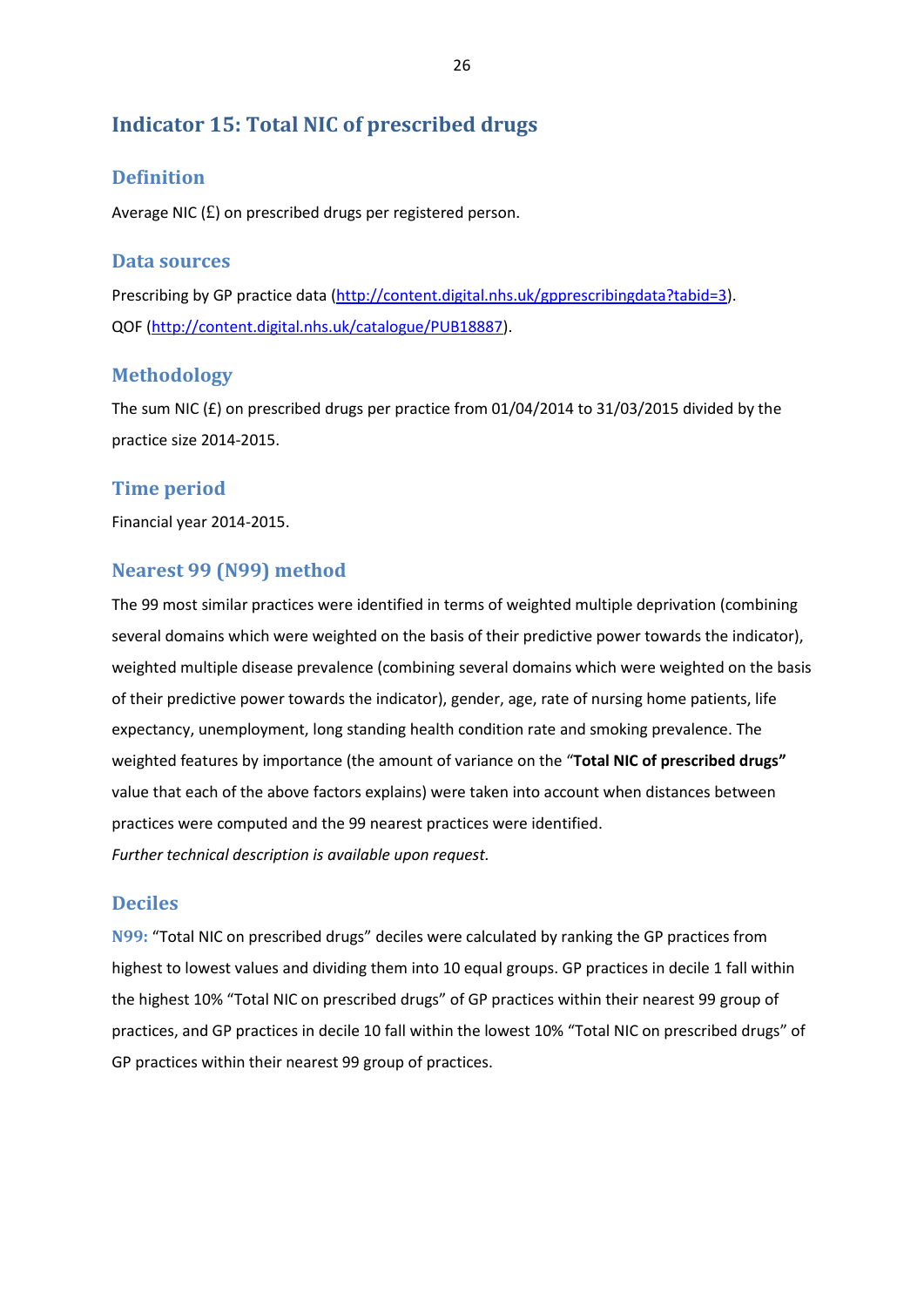# <span id="page-27-0"></span>**Indicator 16: Emergency Admissions for 19 Ambulatory Care Sensitive Conditions**

## <span id="page-27-1"></span>**Definition**

The number of Emergency Admissions for 19 Ambulatory Care Sensitive Conditions per 1,000 population.

## <span id="page-27-2"></span>**Rationale**

Ambulatory Care Sensitive Conditions (ACS) account for one in every six emergency hospital admissions in England. This shows the number of admissions for ambulatory care sensitive conditions per 1,000 patients on a GP practice list. ACS conditions are a group of conditions where care could be effectively managed outside hospital, therefore a high rate of admissions for these conditions may indicate that there is inadequate support to manage these conditions in the community, although other factors such as social and living conditions, poor community support services, and non-response to medication may also result in high levels of admissions.

# <span id="page-27-3"></span>**Methodology**

The number of Emergency Admissions for 19 Ambulatory Care Sensitive (ACS) conditions divided by the number of patients registered at the GP Practice/1,000 practice population.

### <span id="page-27-4"></span>**Data source**

CQC Intelligent Monitoring [\(http://www.cqc.org.uk/content/monitoring-gp-practices\)](http://www.cqc.org.uk/content/monitoring-gp-practices).

# <span id="page-27-5"></span>**Time period**

2014.

# <span id="page-27-6"></span>**Nearest 99 (N99) method**

The 99 most similar practices were identified in terms of weighted multiple deprivation (combining several domains which were weighted on the basis of their predictive power towards the indicator), weighted multiple disease prevalence (combining several domains which were weighted on the basis of their predictive power towards the indicator), life expectancy and age. The weighted features by importance (the amount of variance on the "**Emergency Admissions for 19 Ambulatory Care Sensitive Conditions"** value that each of the above factors explains) were taken into account when distances between practices were computed and the 99 nearest practices were identified. *Further technical description is available upon request.*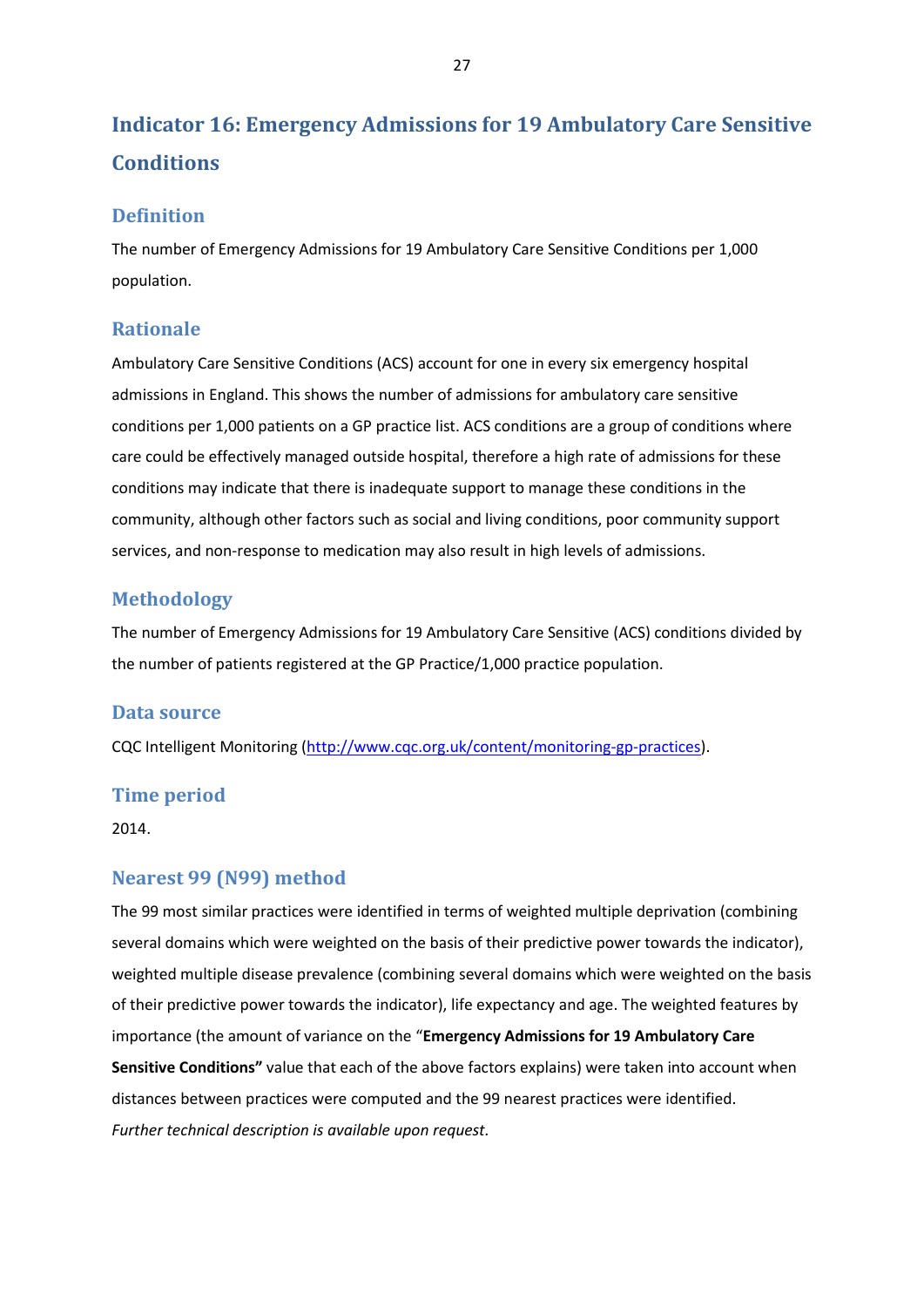### <span id="page-28-0"></span>**Deciles**

<span id="page-28-1"></span>**N99:** "Emergency Admissions for 19 Ambulatory Care Sensitive Conditions" deciles were calculated by ranking the GP practices from highest to lowest values and dividing them into 10 equal groups. GP practices in decile 1 fall within the highest 10% "Emergency Admissions for 19 Ambulatory Care Sensitive Conditions" of GP practices within their nearest 99 group of practices, and GP practices in decile 10 fall within the lowest 10% "Emergency Admissions for 19 Ambulatory Care Sensitive Conditions" of GP practices within their nearest 99 group of practices.

# <span id="page-28-2"></span>**Indicator 17: Reported vs. Expected CHD**

## <span id="page-28-3"></span>**Definition**

The ratio of reported versus expected prevalence for Coronary Heart Disease (CHD).

### <span id="page-28-4"></span>**Rationale**

The Coronary Heart Disease National Service Framework (CHD NSF) and now the new (General Medical Services) GMS contract state that general practitioners and primary care teams should develop a register of CHD patients, through which they can review medication, offer advice on diet and lifestyle, and maintain the necessary contact with patients most at risk of suffering renewed heart problems.

### <span id="page-28-5"></span>**Methodology**

The Coronary Heart Disease (CHD) register divided by the by the expected prevalence (as adjusted by practice list and disease register).

Denominator is the modelled number of patients in the practice estimated to have coronary heart disease. Practice List, modelled estimated disease register, and percentage. For information on the estimated prevalence model, the data used in the model, and methodology behind it, please go to the Public Health Observatories' website: http://www.apho.org.uk/DISEASEPREVALENCEMODELS.

Practice level results published for 2008-09 have been applied to the 2011-12 practice list information from QOF to determine expected prevalence for 2011-12. These estimates are then rebased to current list size, Expected prevalence = ([2011/12 expected divided by 2011/12 list size] X 2015 list size).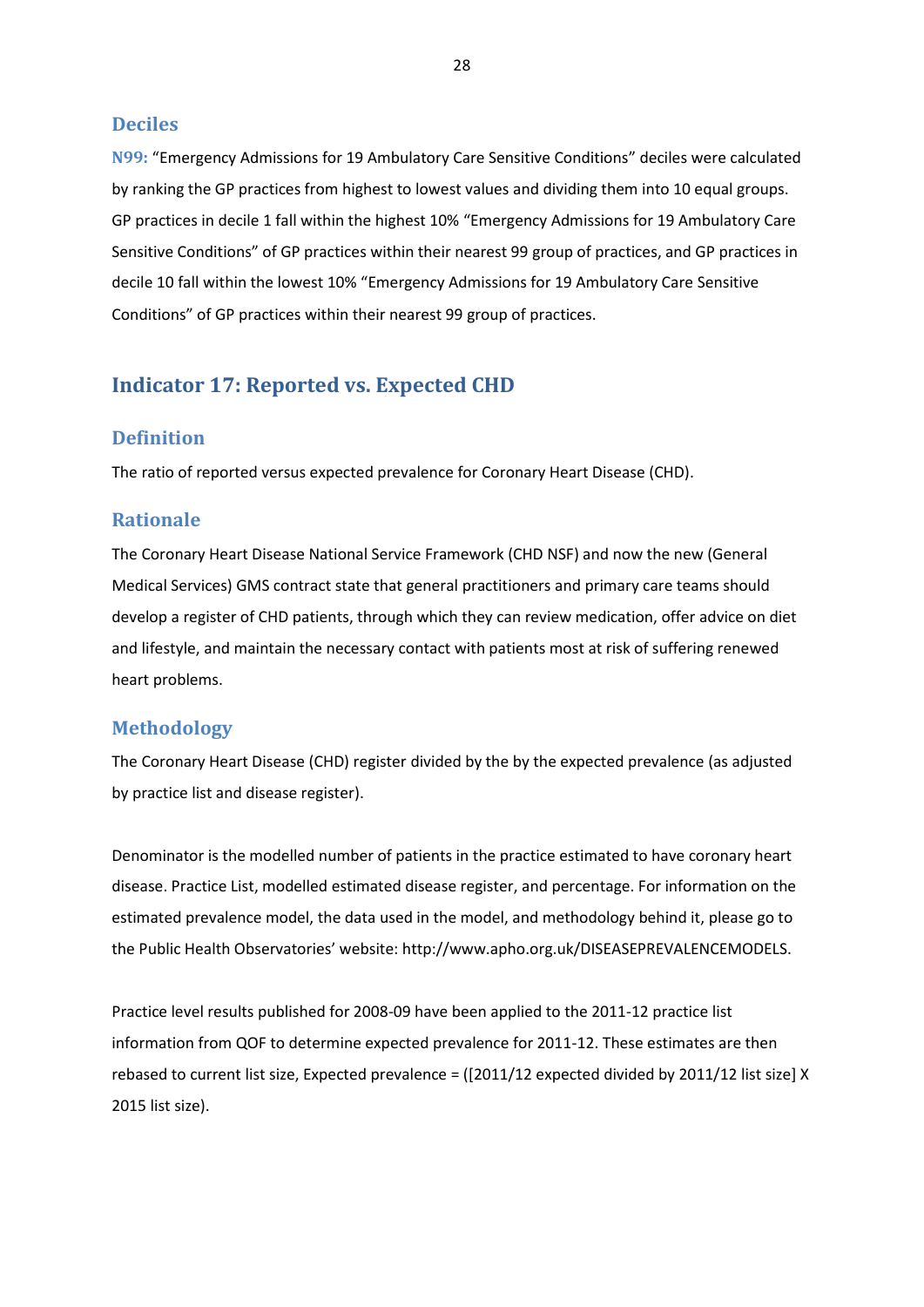### <span id="page-29-0"></span>**Data sources**

QOF [\(http://content.digital.nhs.uk/catalogue/PUB18887\)](http://content.digital.nhs.uk/catalogue/PUB18887). Public Health Observatories [\(http://www.apho.org.uk/DISEASEPREVALENCEMODELS\)](http://www.apho.org.uk/DISEASEPREVALENCEMODELS). CQC Intelligent Monitoring [\(http://www.cqc.org.uk/content/monitoring-gp-practices\)](http://www.cqc.org.uk/content/monitoring-gp-practices).

### <span id="page-29-1"></span>**Time period**

Financial year 2014/2015.

### <span id="page-29-2"></span>**Caveats**

The expected prevalence rate is based on the 2011 prevalence model which is out of date. No updated version of this prevalence data is currently available. Prevalence was directly adjusted by age and gender from the practice list but indirectly adjusted for other social statuses e.g. smoking, deprivation etc. by local population. Therefore the prevalence rate may not fully reflect practices with atypical populations e.g. with large percentages of young people such as university practices etc.

### <span id="page-29-3"></span>**Nearest 99 (N99) method**

The 99 most similar practices were identified in terms of unemployment rates, life expectancy and rates of nursing home patients. The weighted features by importance (the amount of variance on the "**Reported vs. Expected CHD"** value that each of the above factors explains) were taken into account when distances between practices were computed and the 99 nearest practices were identified.

*Further technical description is available upon request.*

### <span id="page-29-4"></span>**Deciles**

<span id="page-29-5"></span>**N99:** "Reported vs. Expected CHD" deciles were calculated by ranking the GP practices from lowest to highest values and dividing them into 10 equal groups. GP practices in decile 1 fall within the lowest "Reported vs. Expected CHD" of GP practices within their nearest 99 group of practices, and GP practices in decile 10 fall within the highest 10% "Reported vs. Expected CHD" of GP practices within their nearest 99 group of practices.

# <span id="page-29-6"></span>**Indicator 18: Reported vs. Expected COPD**

### <span id="page-29-7"></span>**Definition**

The ratio of reported versus expected prevalence for Chronic Obstructive Pulmonary Disease (COPD).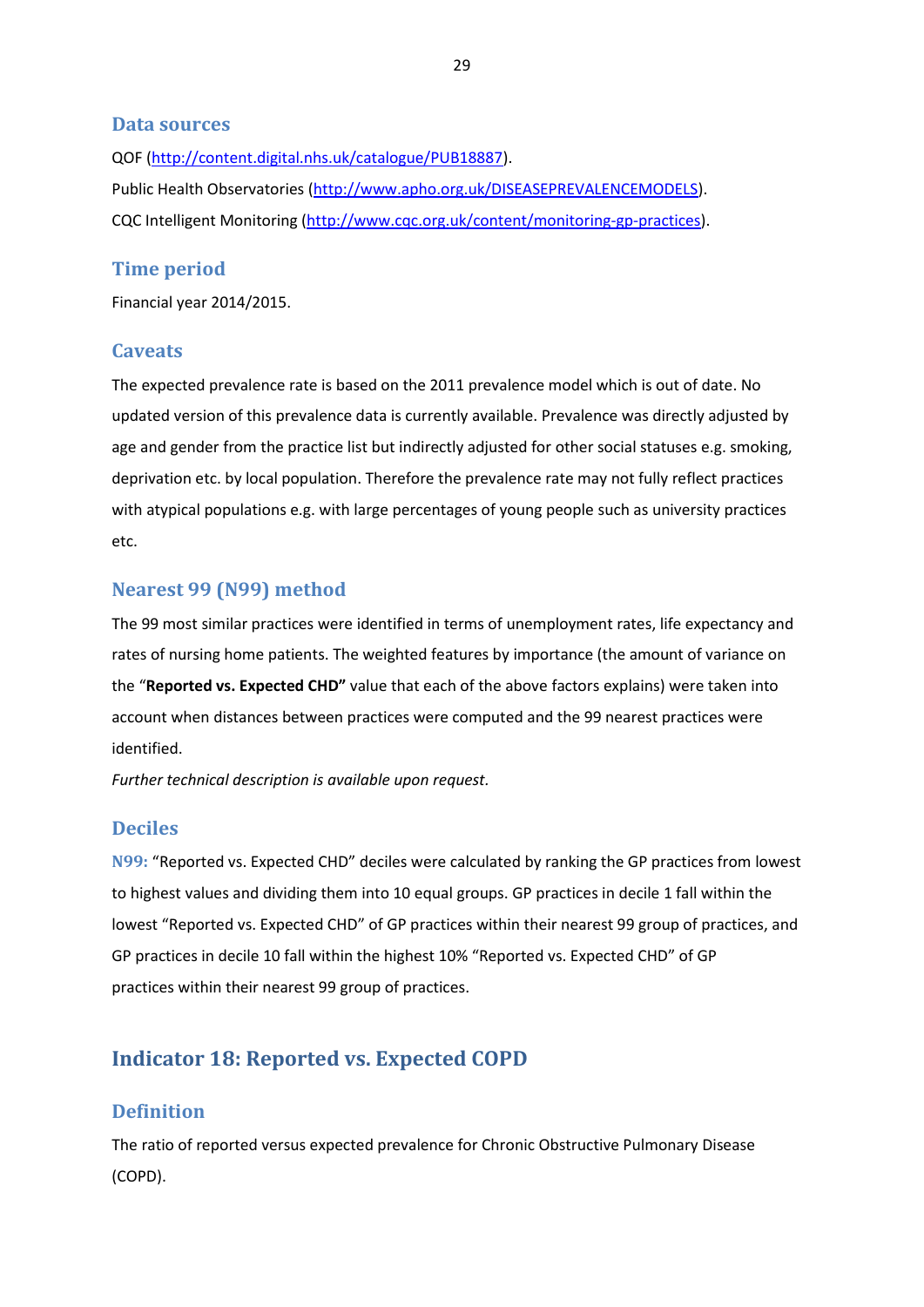### <span id="page-30-0"></span>**Rationale**

Clinicians in primary care have the skills to assess patients' symptoms for COPD and the adequacy of their control, monitor progression of their disease, and identify the development of complications and the need for referral to secondary care or other specialists. Failure to identify cases early in the progression of the disease will impact on sensitivity to treatment, increase secondary care requirements and reduce quality of life.

## <span id="page-30-1"></span>**Methodology**

The Chronic Obstructive Pulmonary Disease (COPD) register divided by the by the expected prevalence (as adjusted by practice list and disease register).

Denominator is the modelled number of patients in the practice estimated to have Chronic Obstructive Pulmonary Disease. Practice List, modelled estimated disease register, and percentage. For information on the estimated prevalence model, the data used in the model, and methodology behind it, please go to the Public Health Observatories' website: [http://www.apho.org.uk/DISEASEPREVALENCEMODELS.](http://www.apho.org.uk/DISEASEPREVALENCEMODELS)

Practice level results published for 2008-09 have been applied to the 2011-12 practice list information from QOF to determine expected prevalence for 2011-12. These estimates are then rebased to current list size, Expected prevalence = ([2011/12 expected divided by 2011/12 list size] X 2015 list size).

### <span id="page-30-2"></span>**Data sources**

QOF [\(http://content.digital.nhs.uk/catalogue/PUB18887\)](http://content.digital.nhs.uk/catalogue/PUB18887). Public Health Observatories [\(http://www.apho.org.uk/DISEASEPREVALENCEMODELS\)](http://www.apho.org.uk/DISEASEPREVALENCEMODELS). CQC Intelligent Monitoring [\(http://www.cqc.org.uk/content/monitoring-gp-practices\)](http://www.cqc.org.uk/content/monitoring-gp-practices).

# <span id="page-30-3"></span>**Time period**

Financial year 2014/2015.

# <span id="page-30-4"></span>**Caution when interpreting this indicator**

High values are good. However, extremely high values may be indicative of over diagnosis or misdiagnosis.

The expected prevalence rate is based on the 2011 prevalence model which is out of date. No updated version of this prevalence data is currently available. Prevalence was directly adjusted by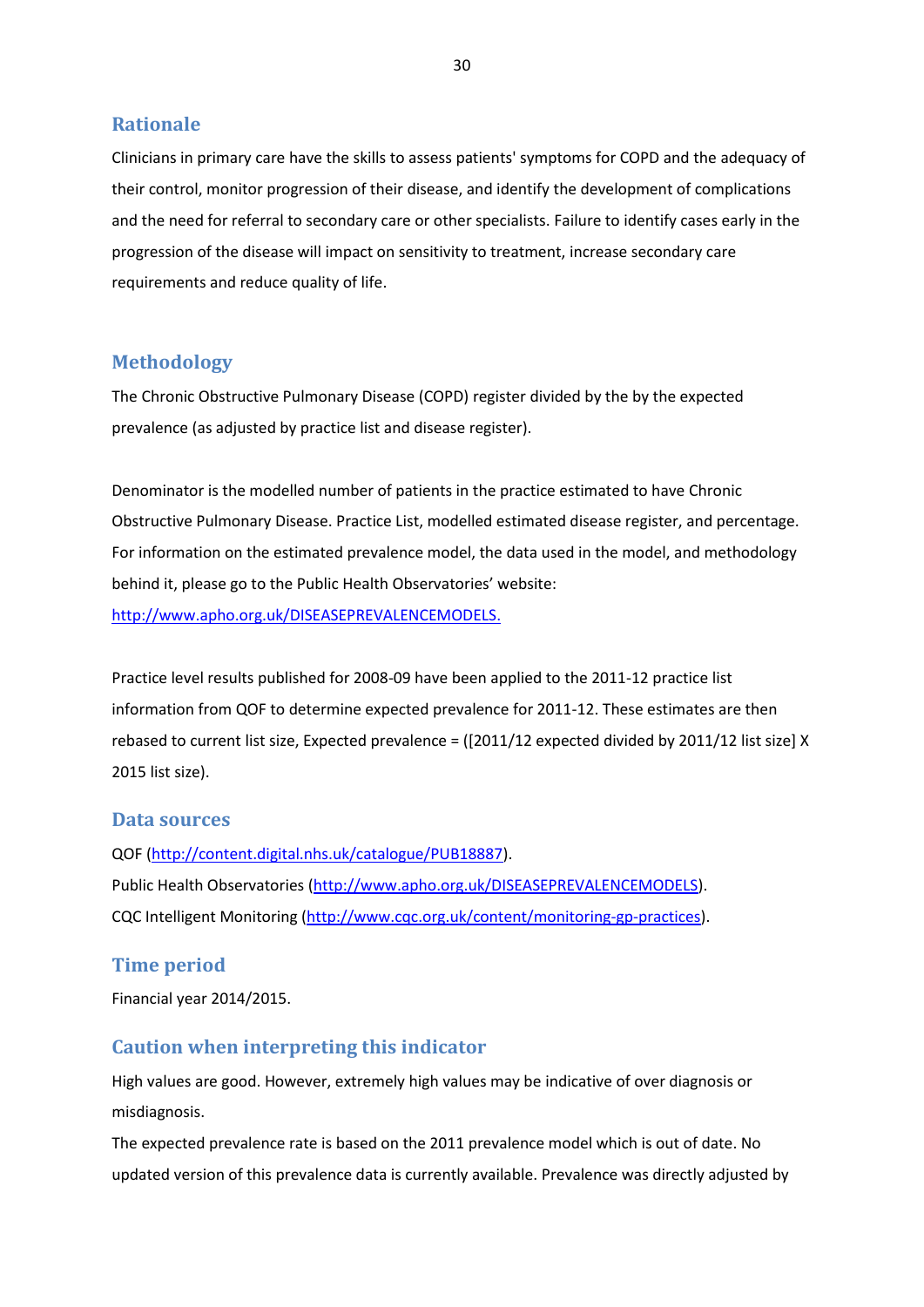age and gender from the practice list but indirectly adjusted for other social statuses e.g. smoking, deprivation etc. by local population. Therefore the prevalence rate may not fully reflect practices with atypical populations e.g. with large percentages of young people such as university practices etc.

### <span id="page-31-0"></span>**Nearest 99 (N99) method**

The 99 most similar practices were identified in terms of patients' knowledge of out of hours GP services, rates of long standing health condition, rates of caring responsibility, employment status, life expectancy and rates of nursing home patients. The weighted features by importance (the amount of variance on the "**Reported vs. Expected COPD"** value that each of the above factors explains) were taken into account when distances between practices were computed and the 99 nearest practices were identified.

*Further technical description is available upon request.*

### <span id="page-31-1"></span>**Deciles**

<span id="page-31-2"></span>**N99:** Reported vs. Expected COPD deciles were calculated by ranking the GP practices from lowest to highest values and dividing them into 10 equal groups. GP practices in decile 1 fall within the lowest 10% Reported vs. Expected COPD of GP practices within their nearest 99 group of practices, and GP practices in decile 10 fall within the highest 10% Reported vs. Expected COPD GP practices within their nearest 99 group of practices.

# <span id="page-31-3"></span>**Indicator 19: Total QOF points**

### <span id="page-31-4"></span>**Definition**

The percentage of all QOF points achieved across all domains as a proportion of all achievable points.

#### <span id="page-31-5"></span>**Data source**

Public Health England: National General Practice Profiles [\(https://fingertips.phe.org.uk/profile/general-practice\)](https://fingertips.phe.org.uk/profile/general-practice).

### <span id="page-31-6"></span>**Time period**

Financial year 2014/2015.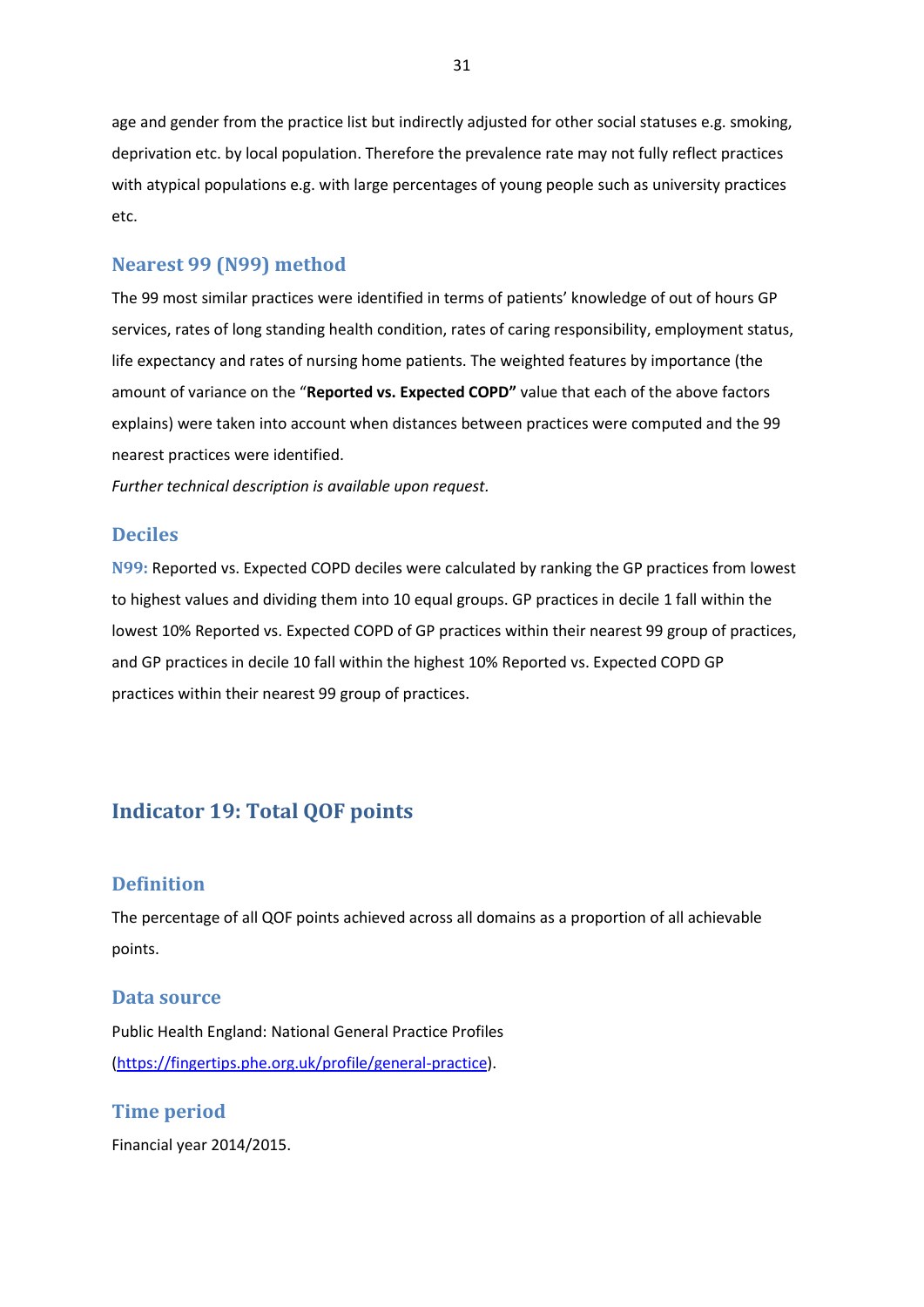### <span id="page-32-0"></span>**Nearest 99 (N99) method**

The 99 most similar practices were identified in terms of weighted multiple deprivation (combining several domains which were weighted on the basis of their predictive power towards the indicator), smoking prevalence, gender, age and unemployment rates. The weighted features by importance (the amount of variance on the "**Total QOF points** value that each of the above factors explains) were taken into account when distances between practices were computed and the 99 nearest practices were identified.

*Further technical description is available upon request.*

### <span id="page-32-1"></span>**Deciles**

<span id="page-32-2"></span>**N99:** "Total QOF points" deciles were calculated by ranking the GP practices from lowest to highest values and dividing them into 10 equal groups. GP practices in decile 1 fall within the lowest 10% "Total QOF points" of GP practices within their nearest 99 group of practices, and GP practices in decile 10 fall within the highest 10% "Total QOF points" of GP practices within their nearest 99 group of practices.

# <span id="page-32-3"></span>**Indicator 20: Percentage of People who would recommend their Practice**

### <span id="page-32-4"></span>**Definition**

People were asked: "Would you recommend your GP surgery to someone who has just moved to your local area?". The indicator value is the percentage of people who answered this question with either "Yes, would definitely recommend" or "Yes, would probably recommend".

### <span id="page-32-5"></span>**Data source**

Public Health England: National General Practice Profiles [\(https://fingertips.phe.org.uk/profile/general-practice\)](https://fingertips.phe.org.uk/profile/general-practice).

### <span id="page-32-6"></span>**Time period**

Financial year 2014/2015.

### <span id="page-32-7"></span>**Nearest 99 (N99) method**

The 99 most similar practices were identified in terms of multiple weighted deprivation (combining several domains which were weighted on the basis of their predictive power towards the indicator), multiple weighted prevalence (combining several domains which were weighted on the basis of their